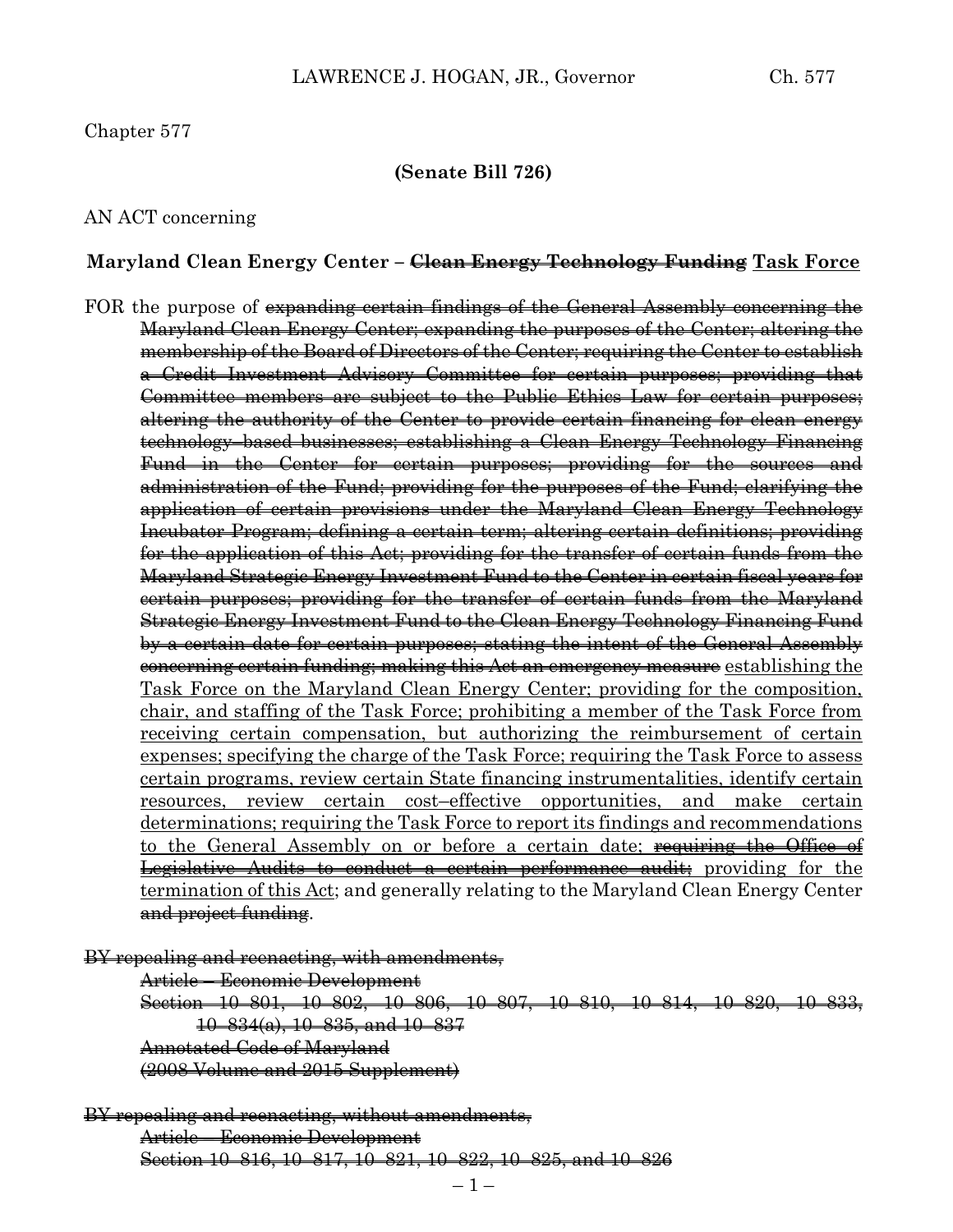Annotated Code of Maryland (2008 Volume and 2015 Supplement)

BY adding to

Article – Economic Development Section 10–817.1 Annotated Code of Maryland (2008 Volume and 2015 Supplement)

BY repealing and reenacting, with amendments, Article – State Government Section 9-20B-05 Annotated Code of Maryland (2014 Replacement Volume and 2015 Supplement)

SECTION 1. BE IT ENACTED BY THE GENERAL ASSEMBLY OF MARYLAND, That the Laws of Maryland read as follows:

(a) There is a Task Force on the Maryland Clean Energy Center.

(b) The Task Force consists of the following members:

(1) three members of the Senate of Maryland, appointed by the President of the Senate;

(2) three members of the House of Delegates, appointed by the Speaker of the House;

(3) the Secretary of the Department of Economic Competitiveness and Commerce, or the Secretary's designee;

(4) the Director of the Maryland Energy Administration, or the Director's designee;

(5) the Executive Director of the Maryland Economic Development Corporation, or the Executive Director's designee;

(6) the Executive Director of the Maryland Technology Development Corporation, or the Executive Director's designee;

(7) the Executive Director of the Maryland Clean Energy Center, or the Executive Director's designee;

(8) the Executive Director of the Maryland Industrial Development Finance Authority, or the Executive Director's designee; and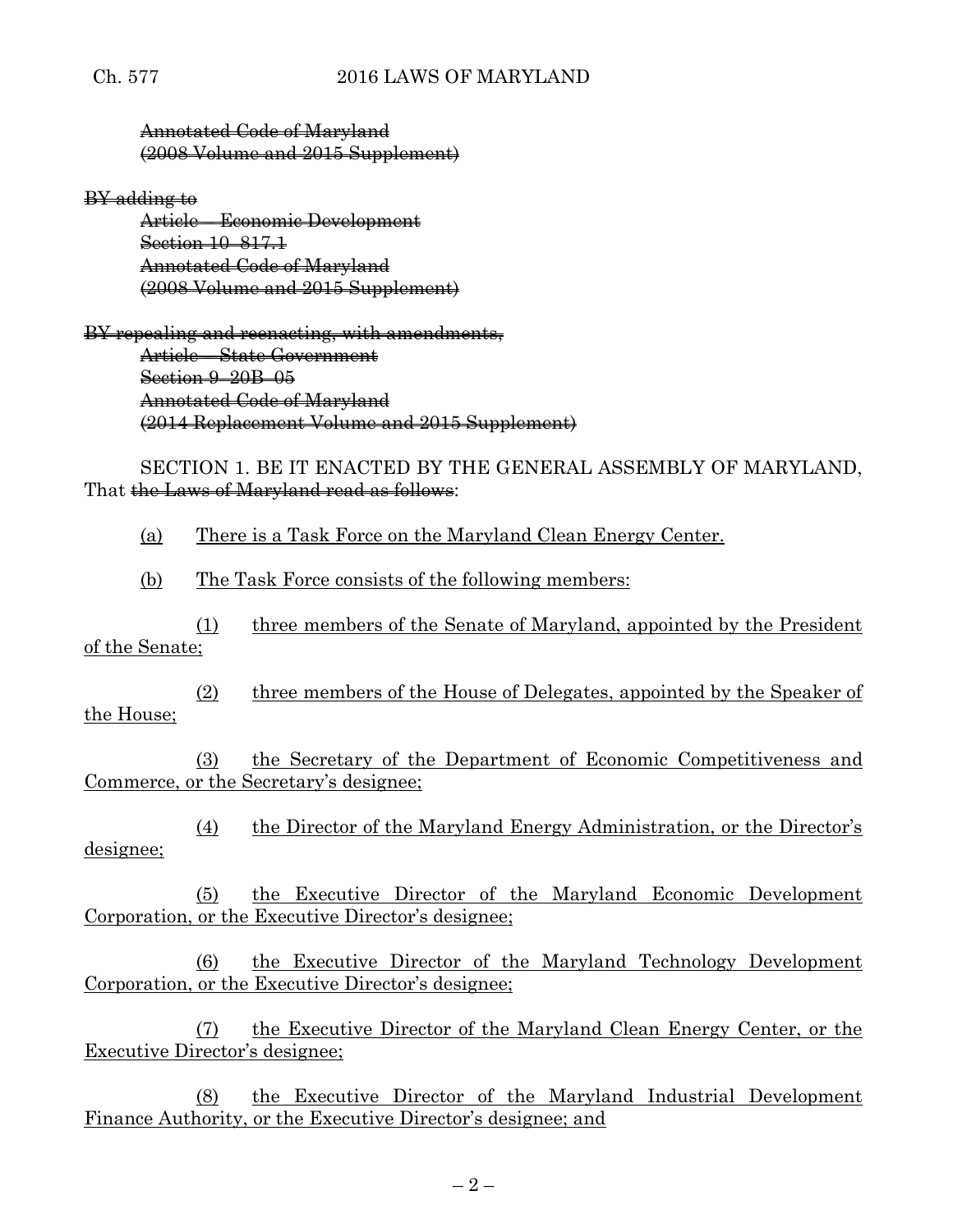(9) the Executive Director of the Maryland Environmental Service, or the Executive Director's designee.

(c) The presiding officers shall designate the cochairs of the Task Force from the members of the General Assembly appointed by the presiding officers.

(d) The Department of Legislative Services, in consultation with the Department of Economic Competitiveness and Commerce, shall provide staff for the Task Force.

(e) A member of the Task Force:

(1) may not receive compensation as a member of the Task Force; but

(2) is entitled to reimbursement for expenses under the Standard State Travel Regulations, as provided in the State budget.

(f) The Task Force is charged with determining how best to make the Center self–sustaining without deviating from the Center's mission and charge to:

(1) encourage the development of the clean energy industry and deployment of clean energy technologies in the State;

(2) help retain and attract business activity and commerce in the clean energy technology industry sectors in the State; and

(3) promote economic development and the health, safety, and welfare of residents of the State.

(g) The Task Force shall:

(1) assess the programs currently provided by the Center and the programs that, within its mission, charge, and structure, may be provided by the Center, including the establishment of a green bank;

(2) review existing State financing instrumentalities that may have similar financing capabilities for purposes of determining whether there are advantages to the Center to coordinate or partner with those State financing instrumentalities on financing programs;

(3) identify the availability of resource capacity in State financing instrumentalities for purposes of determining whether there are cost–effective opportunities for the Center to share resources with those State financing instrumentalities on financing programs;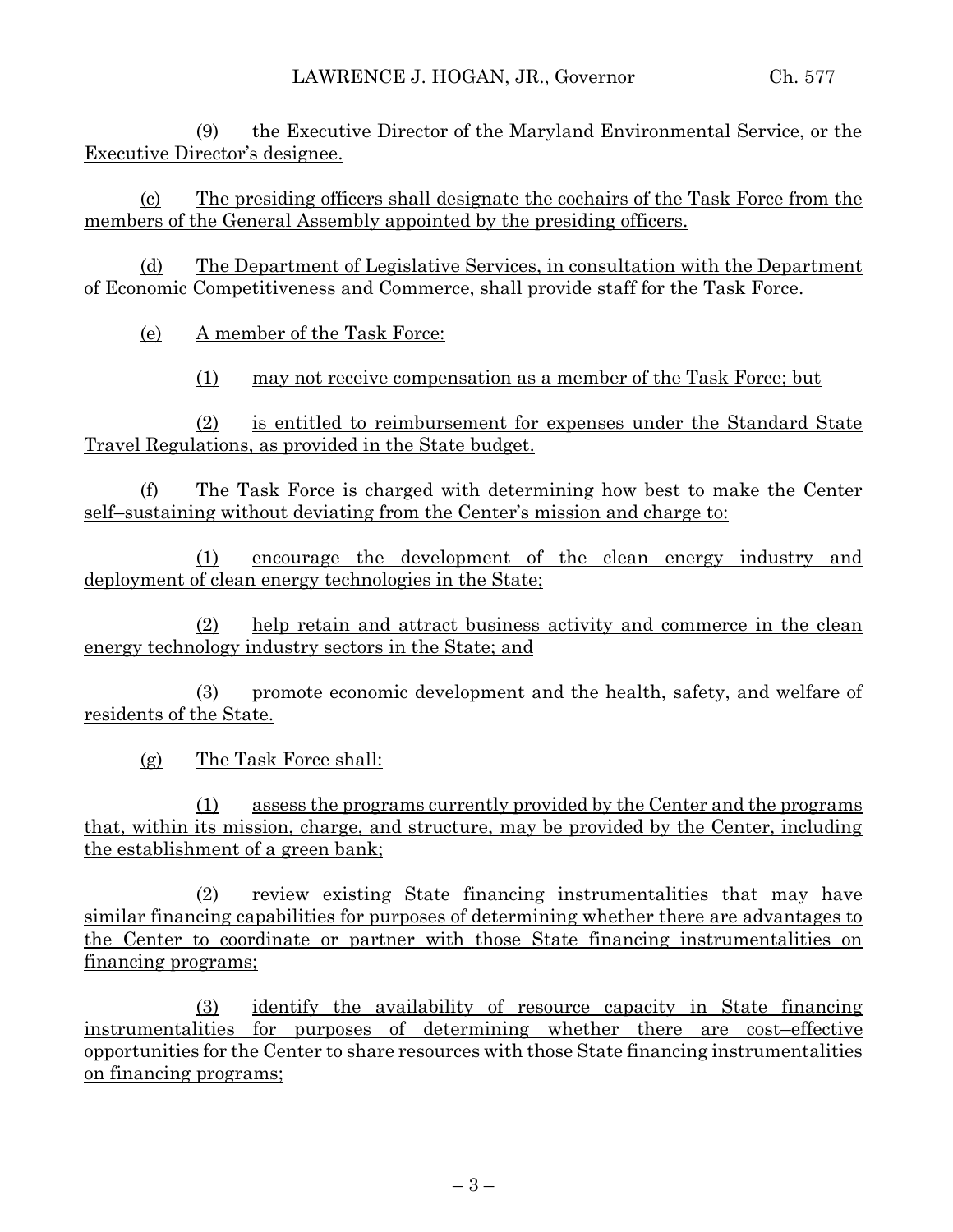(4) review other cost–effective opportunities, including having the Center co–locate with another State financing instrumentality or State agency, that may assist the Center during the time when the Center is working toward becoming self–sustaining;

(5) determine whether the outstanding balance of loans initiated in fiscal year 2009 from the Maryland Energy Administration should be converted to a grant and considered as start–up funds as a way in assisting the Center to become self–sustaining;

(6) determine an appropriate amount of State annual grant funding that the Center should receive for operating and program assistance as the Center works toward becoming self–sustaining and in no further need of operating and program support from the Maryland Strategic Energy Investment Fund or any other State money; and

(7) consider any other related matter that the Task Force determines appropriate.

(h) On or before December 1, 2016, the Task Force shall report its findings and recommendations to the Governor and, in accordance with § 2–1246 of the State Government Article, the General Assembly.

# **Article – Economic Development**

10–801.

- $(a)$  In this subtitle the following words have the meanings indicated.
- (b) "Administration" means the Maryland Energy Administration.
- (c) "Board" means the Board of Directors of the Center.
- $(d)$   $(l)$  "Bond" means a bond issued by the Center under this subtitle.

(2) "Bond" includes a revenue bond, a revenue refunding bond, a note, and any other obligation, whether a general or limited obligation of the Center.

- (e) "Center" means the Maryland Clean Energy Center.
- (f) "Clean energy" includes:
	- (1) solar photovoltaic technology;
	- $\left( 2 \right)$  solar-heating;
	- $\leftrightarrow$  geothermal;
	- $(4)$  wind: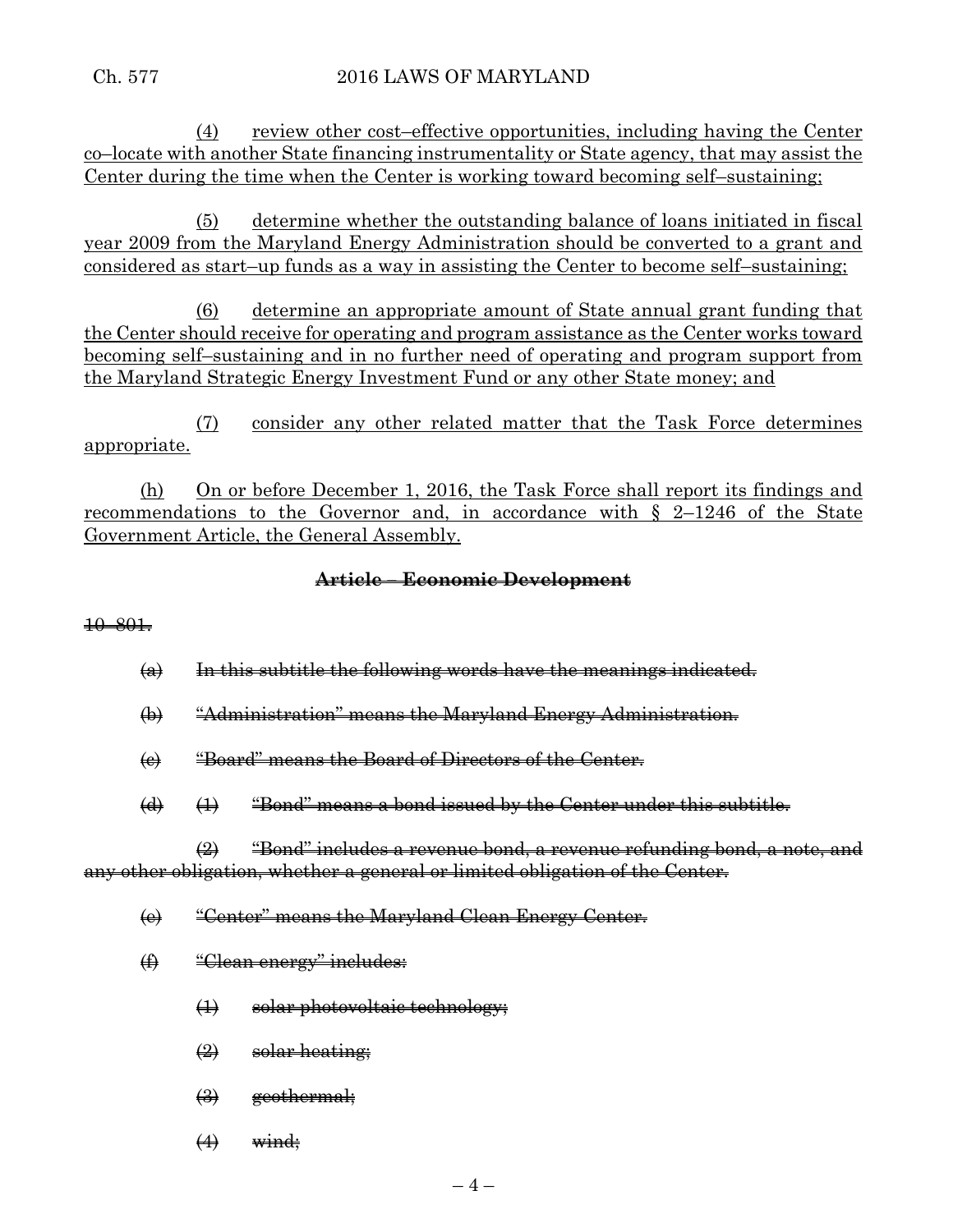- (5) biofuels;
- $(6)$  ethanol;

(7) other qualifying biomass as defined in § 7–701 of the Public Utilities Article;

(8) ocean, including energy from waves, tides, currents, and thermal differences:

(9) a fuel cell that produces energy from biofuels, ethanol, or other qualifying biomass;

(10) energy efficiency and conservation;

(11) any other technology or service that the Center determines will contribute directly or indirectly to the production of energy from renewable or sustainable sources, or to the improvement of efficiency in the use of energy; and

(12) deployment of any of the technologies or services listed in items (1) through (11) of this subsection.

- $\overline{(e)}$  "Cost", with respect to a project financed under this subtitle, includes:
	- (1) the purchase price of a project;
	- $\left( 2 \right)$  the cost to acquire any right, title, or interest in a project;
	- $\left(\frac{1}{2}\right)$  the cost of any improvement;
	- $(4)$  the cost of any property, right, easement, and franchise;
	- $(5)$  the cost of demolition, removal, or relocation of structures;
	- $(6)$  the cost of acquiring land to which the structures may be moved;
	- (7) the cost of equipment;
	- (8) financing charges;

 $(9)$  interest before and during construction and, if the Center determines, for a limited period after the completion of construction;

(10) reserves for principal and interest and for improvements;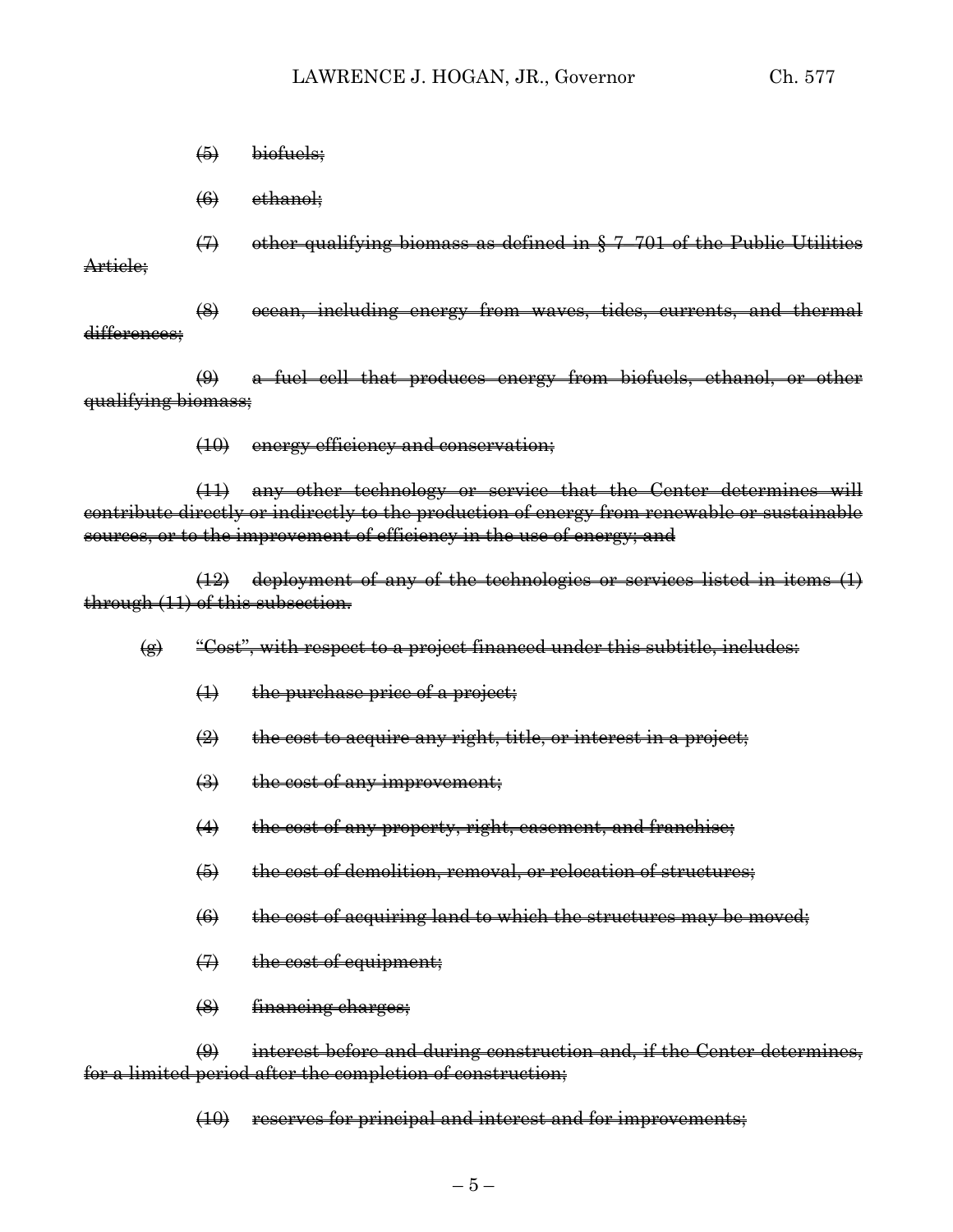(11) the cost of revenue and cost estimates, architectural, engineering, financial, and legal services, plans, specifications, studies, surveys, and other expenses necessary or incident to determining the feasibility of improving a project; and

## (12) other expenses as necessary or incident to:

- $\leftrightarrow$  financing a project;
- (ii) acquiring and improving a project; and
- (iii) placing a project in operation.

# (h) "Director" means the Director of the Administration.

(i) "Executive Director" means the Executive Director of the Maryland Clean Energy Center.

# (j) **(1) "FINANCE" MEANS TO PROVIDE FOR A PROJECT:**

- **(I) A LOAN;**
- **(II) A GRANT;**
- **(III) AN INVESTMENT;**
- **(IV) A LOAN GUARANTEE;**
- **(V) DEBT SECURITIZATION; OR**
- **(VI) ANY OTHER FORM OF FINANCIAL SUPPORT OR RISK**

#### **MANAGEMENT.**

**(2)** "Finance" includes refinance.

# **(K) "FUND" MEANS THE CLEAN ENERGY TECHNOLOGY FINANCING FUND ESTABLISHED UNDER § 10–817.1 OF THIS SUBTITLE.**

- **[(**k**)] (L)** "Governmental unit" means:
	- $\bigoplus$  a county;
	- $\left( 2 \right)$  a municipal corporation;
	- $\leftrightarrow$  a State unit;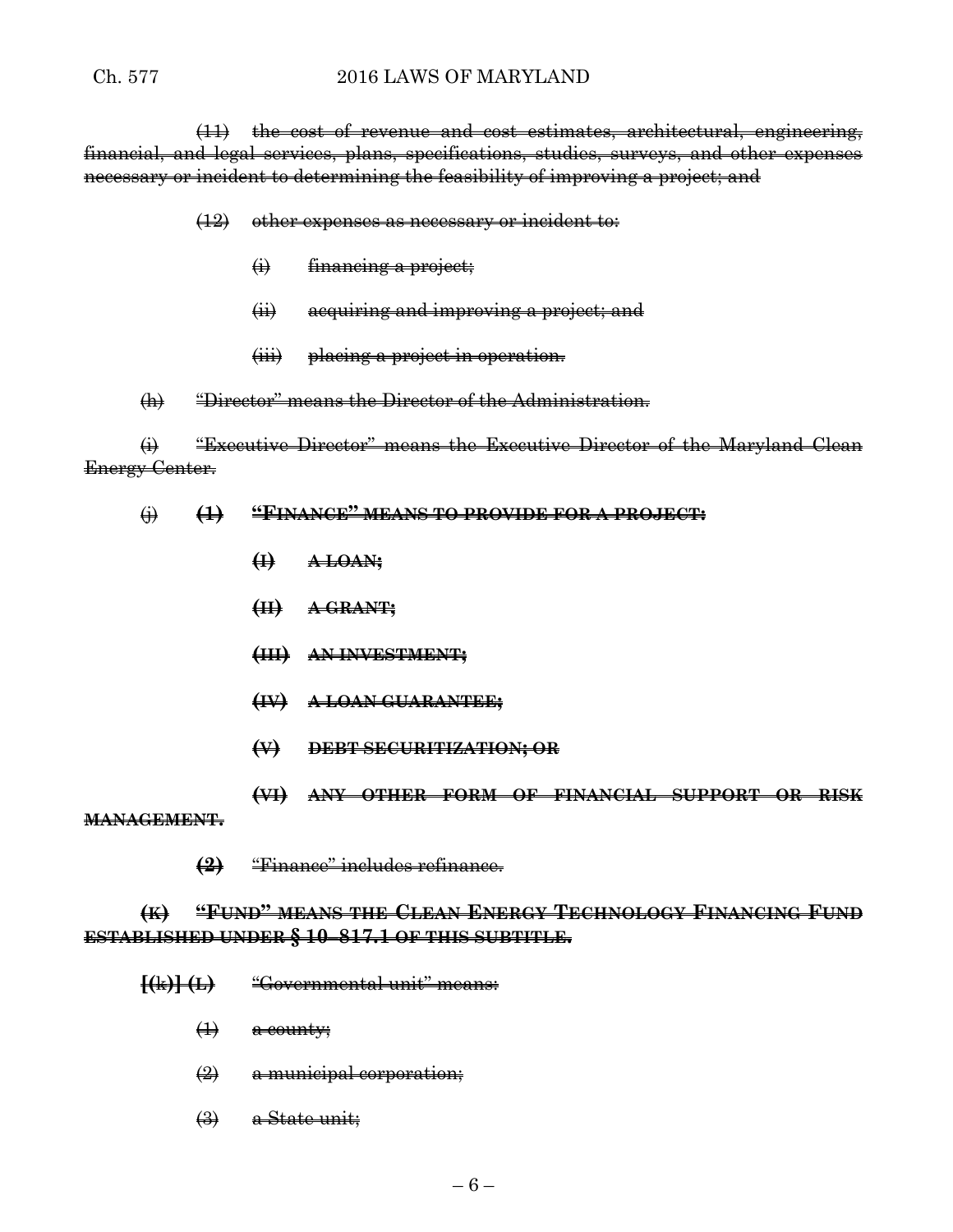$(4)$  a local unit; or

(5) any other public body or unit established in accordance with a State or local law, ordinance, or resolution.

**[**(l)**] (M)** "Improve" means to add, alter, construct, equip, expand, extend, improve, install, reconstruct, rehabilitate, remodel, or repair.

**[**(m)**] (N)** "Improvement" means addition, alteration, construction, equipping, expansion, extension, improvement, installation, reconstruction, rehabilitation, remodeling, or repair.

**[**(n)**] (O)** (1) "Project" means any property, the acquisition or improvement of which the Board, in its sole discretion, determines by resolution will accomplish at least one of the purposes listed in § 10–802(b) of this subtitle, whether or not the property:

- $\leftrightarrow$  is or will be used or operated for profit or not for profit;
- (ii) is or will be located on a single site or multiple sites; or

(iii) may be financed by bonds, the interest on which is exempt from income taxation under federal law.

(2) "Project" includes:

**[**and**]**

(i) land or an interest in land;

(ii) structures, equipment, furnishings, rail or motor vehicles, barges, and boats;

(iii) property and rights related to property, appurtenances, rights–of–way, franchises, and easements;

(iv) property that is functionally related and subordinate to a project;

(v) patents, licenses, and other rights necessary or useful in the improvement or operation of a project**; AND**

**(VI) INVESTMENT IN A CLEAN ENERGY TECHNOLOGY OR A CLEAN ENERGY BUSINESS**.

**[**(o)**] (P)** (1) "Revenues" means the income, revenue, and other money the Center receives from or in connection with a project, and all other income of the Center.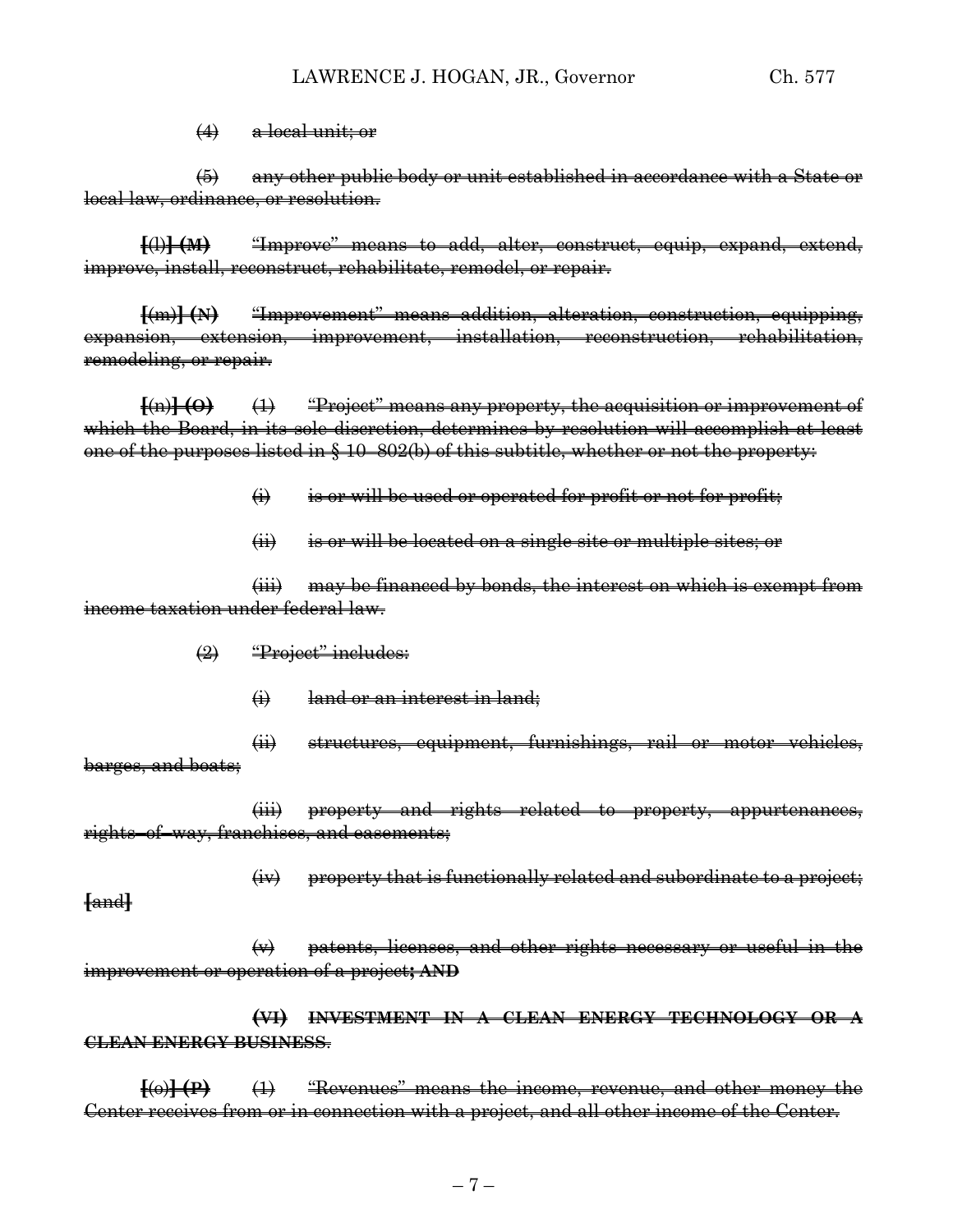$\left(2\right)$  "Revenues" includes grants, rentals, rates, fees, and charges for the use of the services furnished or available.

**[**(p)**] (Q)** (1) "Trust agreement" means an agreement entered into by the Center to secure a bond.

(2) "Trust agreement" may include a bond contract, bond resolution, or other contract with or for the benefit of a bondholder.

10–802.

(a) The General Assembly finds that:

(1) the United States as a whole, and the State in particular, are facing increased energy costs based on many factors, including rising fuel costs, limited investment in generation and transmission facilities, and a complex combination of market–based and other regulatory mechanisms that balance environmental, economic, health, and welfare interests;

(2) continued exclusive reliance on traditional forms of electricity supply entrenches the State's dependence on fossil fuels, working against the State's policy of decreasing greenhouse gas production, as evidenced by the State's accession to the Regional Greenhouse Gas Initiative;

(3) "clean energy", a broad term that includes a wide and varied mixture of strategies and techniques to produce useful energy from renewable and sustainable sources in a manner that minimizes fossil fuel use and harmful emissions, and to increase the efficient use of energy derived from all sources, offers many different opportunities for residents of the State to succeed in entrepreneurial and other commercial activity, to the overall economic and environmental benefit of the entire State, as measured in improved air and water quality, moderated energy expenditures, and increased State and local tax receipts;

(4) many individuals and businesses in the State possess talents and interest in the clean energy technology sector, which may form the basis for encouraging development and deployment of sustainable and renewable energy technologies in the State, the nation, and the world;

(5) the State will benefit from a targeted effort to establish and incubate clean energy industries in the State, including financial assistance, information sharing, and technical support for entrepreneurs in the manufacture and installation of clean energy technology**; [**and**]**

**(6) THE STATE BENEFITS FROM A STATEWIDE FINANCING ENTITY THAT IS FOCUSED ON:**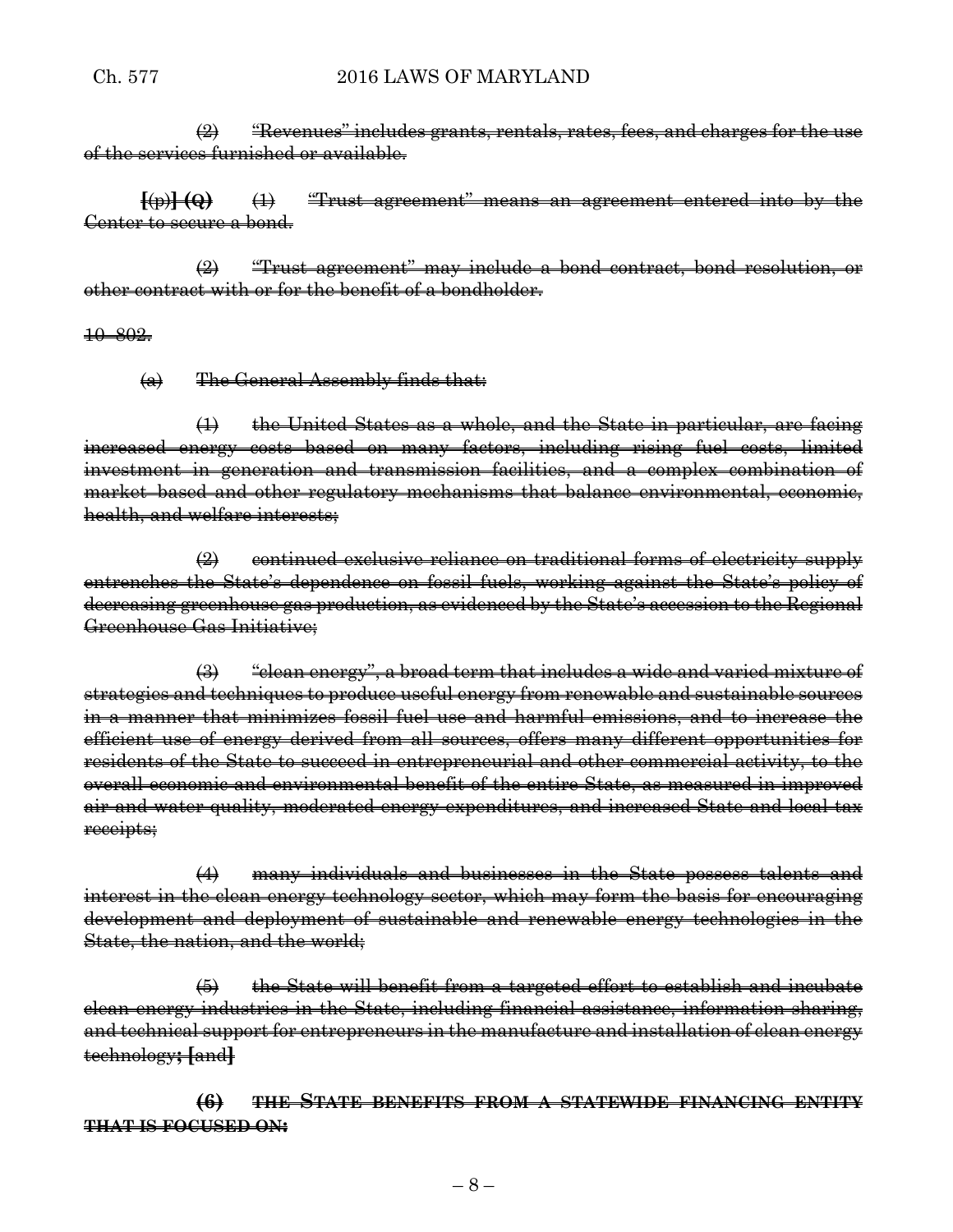**(I) PROVIDING EFFICIENT, LOW–COST CAPITAL FINANCING AT SCALE AND WITH SUBSTANTIAL PRIVATE–SECTOR PARTICIPATION FOR QUALIFYING PROJECTS;**

**(II) FACILITATING PRIVATE INVESTMENT IN CLEAN ENERGY PROJECTS AND TECHNOLOGIES TO PROVIDE SIGNIFICANT LEVERAGING OF PRIVATE CAPITAL; AND**

# **(III) INCREASING PRIVATE INVESTMENT IN CLEAN ENERGY PROJECTS THAT ARE NOT CURRENTLY ABLE TO OBTAIN FINANCING IN TRADITIONAL CAPITAL MARKETS AT A REASONABLE COST BY PROVIDING A VARIETY OF FINANCIAL TOOLS TO STIMULATE PRIVATE INVESTMENT; AND**

**[**(6)**] (7)** it is in the public interest to establish a public corporation to undertake the tasks of promoting clean energy industries in the State, developing incubators for those industries, providing financial assistance, and also providing information sharing and technical assistance.

- (b) The purposes of this subtitle are to:
	- $(1)$  encourage the development of clean energy industries in the State;
	- $\left(2\right)$  encourage the deployment of clean energy technologies in the State;

(3) help retain and attract business activity and commerce in the clean energy technology industry sector in the State;

(4) promote economic development**; [**and**]**

**(5) PROMOTE PRIVATE CAPITAL INVESTMENT IN PROJECTS; AND**

**[**(5)**] (6)** promote the health, safety, and welfare of residents of the State.

- (c) The General Assembly intends that:
- (1) the Center operate and exercise its corporate powers in all areas of the State:

(2) without limiting its authority to otherwise exercise its corporate powers, the Center exercise its corporate powers to assist governmental units and State and local economic development agencies to contribute to the expansion, modernization, and retention of existing enterprises in the State as well as the attraction of new business to the State;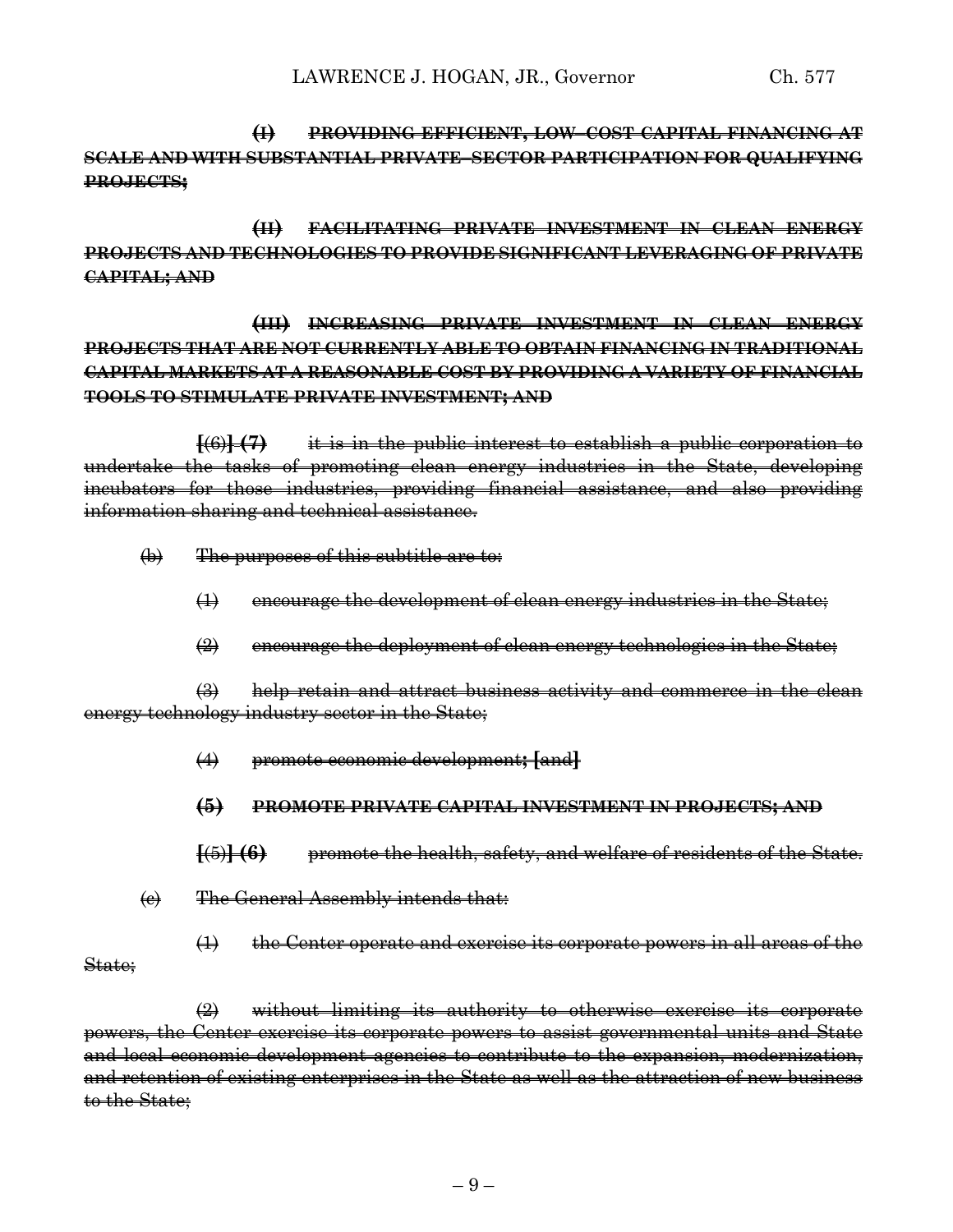## Ch. 577 2016 LAWS OF MARYLAND

 $\left(\frac{1}{2}\right)$  the Center cooperate with private industries and local governments in maximizing new economic opportunities for residents of the State; and

(4) the Center accomplish at least one of the purposes listed in subsection (b) of this section and complement existing State marketing and financial assistance programs by:

- $\leftrightarrow$  owning projects;
- (ii) leasing projects to other persons; or

(iii) lending the proceeds of bonds to other persons to finance the costs of acquiring or improving projects that the persons own or will own.

10–806.

(a) There is a Maryland Clean Energy Center.

(b) The Center is a body politic and corporate and is an instrumentality of the State.

(c) The exercise by the Center of the powers conferred by this subtitle is the performance of an essential governmental function.

(d) The purposes of the Center are to:

(1) promote economic development and jobs in the clean energy industry sector in the State;

 $\left(\frac{1}{2}\right)$  promote the deployment of clean energy technology in the State;

(3) serve as an incubator for the development of clean energy industry in the State;

(4) collect, analyze, and disseminate industry data; **[**and**]**

(5) provide outreach and technical support to further the clean energy industry in the State**; AND**

# **(6) LEVERAGE PRIVATE CAPITAL INVESTMENTS WITH PUBLIC FUNDS TO FINANCE THE COSTS OF ACQUIRING OR IMPROVING PROJECTS**.

(e) The Center shall coordinate with the Maryland Energy Administration and may not duplicate the programs or activities of the Administration without consent of the Administration.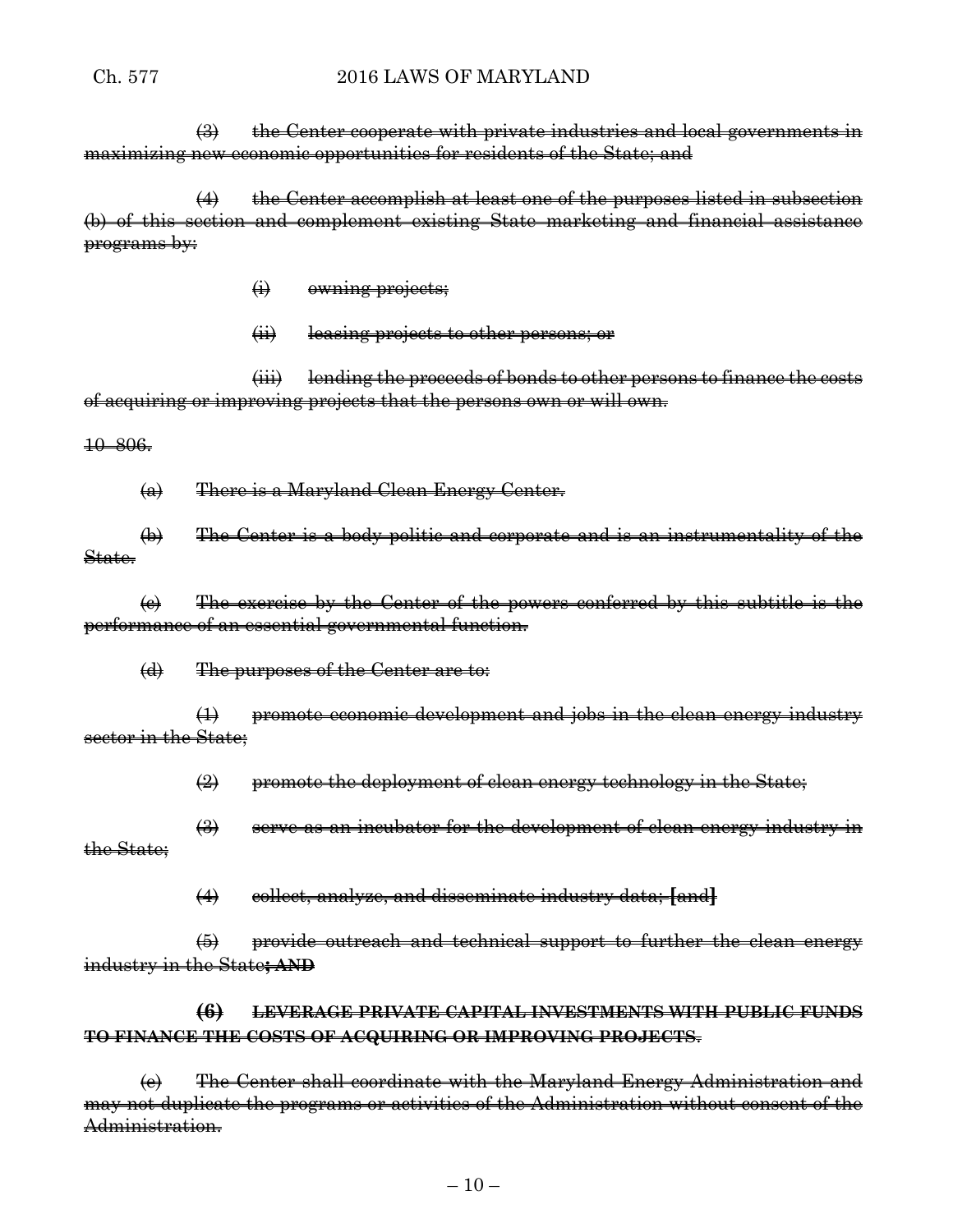#### 10–807.

(a) A Board of Directors shall manage the Center and exercise its corporate powers.

(b) The Board consists of the following **[**nine**] 11** members:

- (1) the Director, or the Director's designee**; [**and**]**
- **(2) THE STATE TREASURER, OR THE TREASURER'S DESIGNEE;**

#### **(3) THE SECRETARY, OR THE SECRETARY'S DESIGNEE; AND**

**[**(2)**] (4)** eight members appointed by the Governor with the advice and consent of the Senate:

 $\leftrightarrow$  two representing the not–for–profit clean energy research sector

of the State;

- (ii) two with expertise in venture capital financing;
- (iii) two representing clean energy industries in the State; and
- (iv) two members of the general public.
- (c) A member of the Board shall reside in the State.
- (d) In making appointments to the Board, the Governor shall consider:
	- (1) diversity; and
	- (2) all geographic regions of the State.
- (e) A member of the Board:
	- (1) may not receive compensation as a member of the Board; but

 $\left( 2 \right)$  is entitled to reimbursement for expenses under the Standard State Travel Regulations, as provided in the State budget.

 $(f)$   $(f)$  The term of an appointed member is 4 years and begins on July 1.

 $\left( 2 \right)$  The terms of the appointed members are staggered as required by the terms provided for members on October 1, 2008.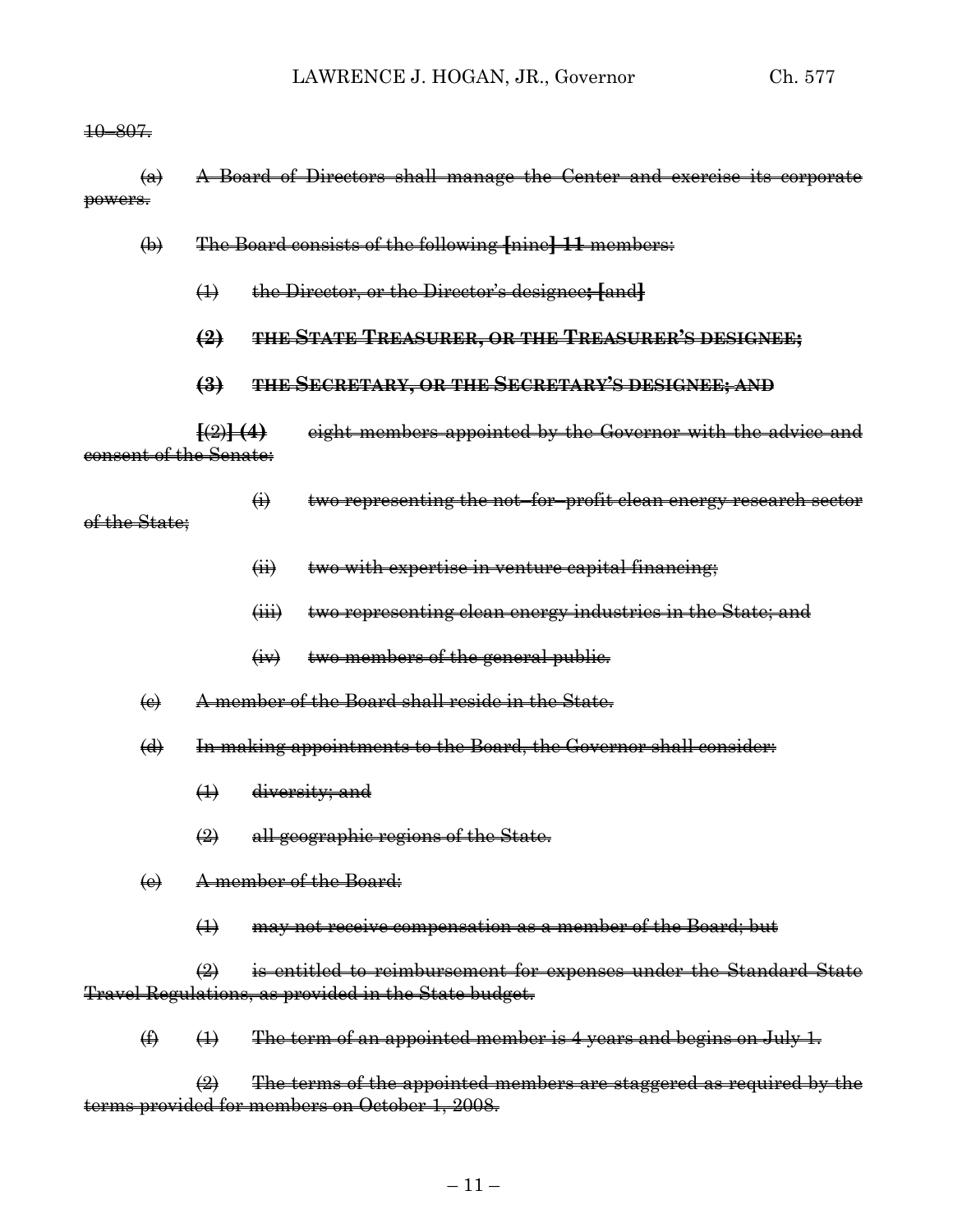# Ch. 577 2016 LAWS OF MARYLAND

 $\left(\frac{3}{2}\right)$  At the end of a term, an appointed member continues to serve until a successor is appointed and qualifies.

(4) A member who is appointed after a term has begun serves only for the rest of the term and until a successor is appointed and qualifies.

(g) The Governor may remove an appointed member for incompetence, misconduct, or failure to perform the duties of the position.

10–810.

 $\overline{a}$   $\leftrightarrow$  The Board shall establish an Advisory Committee.

(2) The Advisory Committee consists of individuals that the Board considers will assist the Center in studying and developing policies to further the purposes of this subtitle.

(b) **(1) THE CENTER SHALL ESTABLISH A CREDIT INVESTMENT ADVISORY COMMITTEE.**

**(2) THE CREDIT INVESTMENT ADVISORY COMMITTEE CONSISTS OF INDIVIDUALS WITH KNOWLEDGE AND EXPERTISE IN FINANCING MATTERS RELEVANT TO BORROWER ELIGIBILITY, TERMS AND CONDITIONS OF SUPPORT, AND OTHER FINANCING EVALUATION CRITERIA OF THE CENTER.**

**(3) BEFORE THE CENTER PROVIDES FINANCING FOR A PROJECT FROM THE FUND, THE CREDIT INVESTMENT ADVISORY COMMITTEE SHALL REVIEW AND MAKE RECOMMENDATIONS TO THE BOARD FOR QUALIFYING PROJECT APPLICANTS.**

**(C)** The Board may establish other committees as appropriate.

 $\{\leftrightarrow\}$   $\{\leftrightarrow\}$  (1) The membership of a committee may include individuals who are not Board members.

(2) The Board may establish the term and manner of selection of the membership of a committee.

#### 10–814.

and

 $(a)$  Except as provided in subsections (b), (c), and (e) of this section, the Center is exempt from:

(1) Title 10 and Division II of the State Finance and Procurement Article;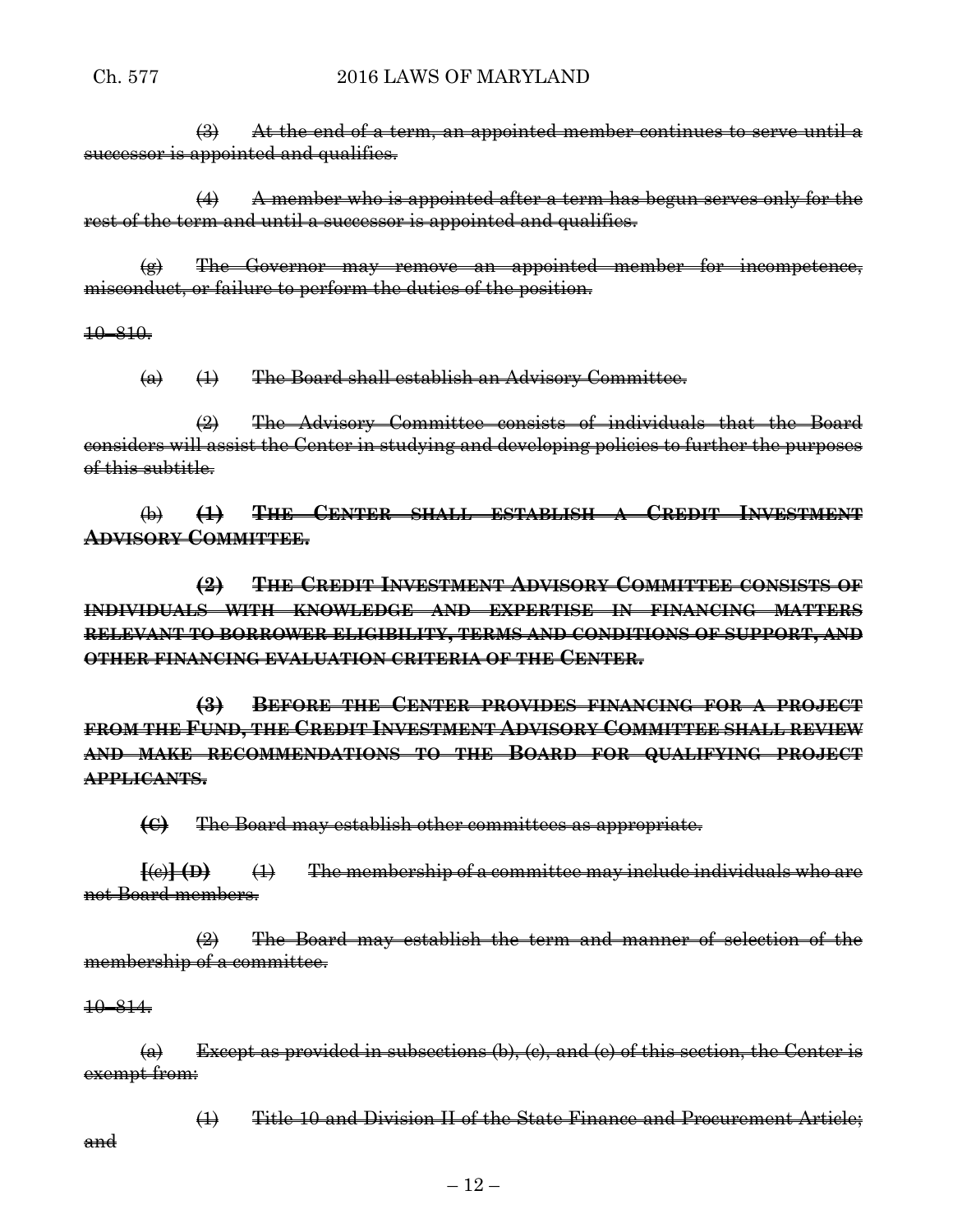(2) §§ 3–301 and 3–303 of the General Provisions Article.

### (b) The Center is subject to the Public Information Act.

(c) **(1)** The Board and the officers and employees of the Center are subject to the Public Ethics Law.

**(2) THE MEMBERS OF THE CREDIT INVESTMENT ADVISORY COMMITTEE ARE SUBJECT TO THE PUBLIC ETHICS LAW ONLY WITH RESPECT TO ACTIVITIES AS MEMBERS OF THE COMMITTEE.**

(d) The officers and employees of the Center are not subject to the provisions of Division I of the State Personnel and Pensions Article that govern the State Personnel Management System.

(e) The Center, its Board, and employees are subject to Title 12, Subtitle 4 and Title 14, Subtitle 3 of the State Finance and Procurement Article.

(f) The Center is a public body under Title 5, Subtitle 4 of this article, the Maryland Industrial Development Financing Authority Act, for purposes of applying for, receiving, and making agreements in connection with:

- $\leftrightarrow$  a loan;
- $\left( 2 \right)$  a grant;
- $$(3)$$  insurance; or
- (4) any other form of financial assistance.

#### 10–816.

(a) The Center shall establish a system of financial accounting, controls, audits, and reports.

(b) The fiscal year of the Center begins on July 1 and ends on the following June 30.

#### 10–817.

 $\left( a \right)$  The Center may create and administer the accounts that it requires.

(b) The Center shall deposit its money into a State or national bank or a federally insured savings and loan association that has a total paid–in capital of at least \$1,000,000.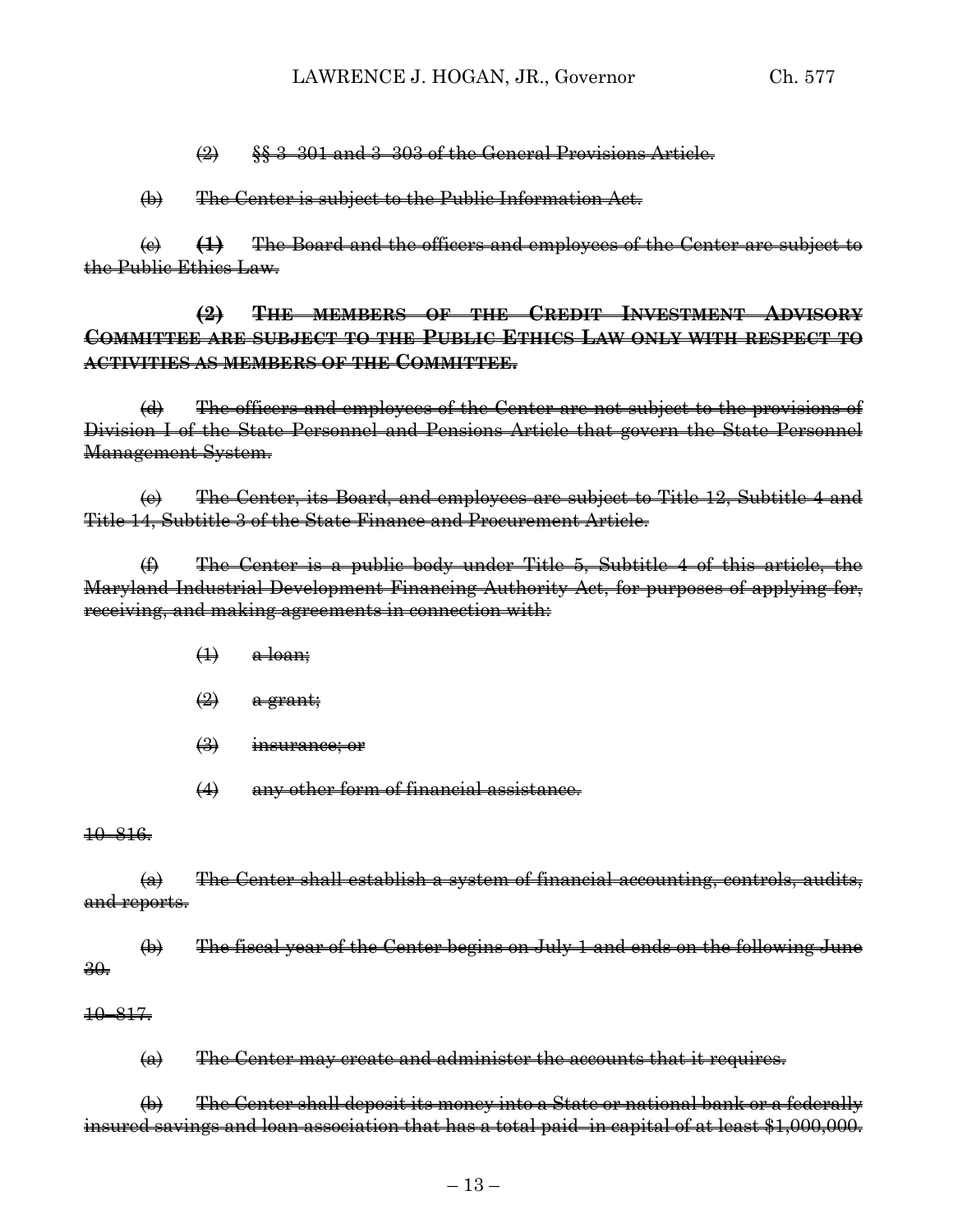$\left(\epsilon\right)$  The Center may designate the trust department of a State bank, national bank, or savings and loan association as a depository to receive securities that the Center owns or acquires.

(d) Unless an agreement or covenant between the Center and the holders of its obligations limits classes of investments, the Center may invest its money in bonds or other obligations of, or guaranteed as to principal and interest by, the United States, the State, or a governmental unit.

**10–817.1.**

**(A) THERE IS A CLEAN ENERGY TECHNOLOGY FINANCING FUND IN THE CENTER.**

**(B) THE PURPOSES OF THE FUND ARE TO:**

**(1) EVALUATE AND COORDINATE FINANCING FOR QUALIFIED PROJECTS AND CLEAN ENERGY TECHNOLOGIES;**

**(2) PROVIDE FINANCING FOR QUALIFIED PROJECTS;**

**(3) FACILITATE:**

**(I) EFFICIENT TAX EQUITY MARKETS FOR QUALIFIED ENERGY PROJECTS; AND**

**(II) FINANCING OF LONG–TERM CLEAN ENERGY PURCHASING BY GOVERNMENTAL AND NONGOVERNMENTAL NOT–FOR–PROFIT ENTITIES; AND**

**(4) SECURE PRIVATE INVESTMENT CAPITAL FOR PROJECT FINANCING.**

**(C) THE CENTER SHALL ADMINISTER THE FUND.**

**(D) THE FUND CONSISTS OF:**

**(1) MONEY TRANSFERRED FROM THE MARYLAND STRATEGIC ENERGY INVESTMENT FUND UNDER § 9–20B–05 OF THE STATE GOVERNMENT ARTICLE;**

**(2) MONEY APPROPRIATED IN THE STATE BUDGET TO THE FUND;**

**(3) MONEY MADE AVAILABLE TO THE FUND THROUGH FEDERAL PROGRAMS, GRANTS, OR PRIVATE CONTRIBUTIONS;**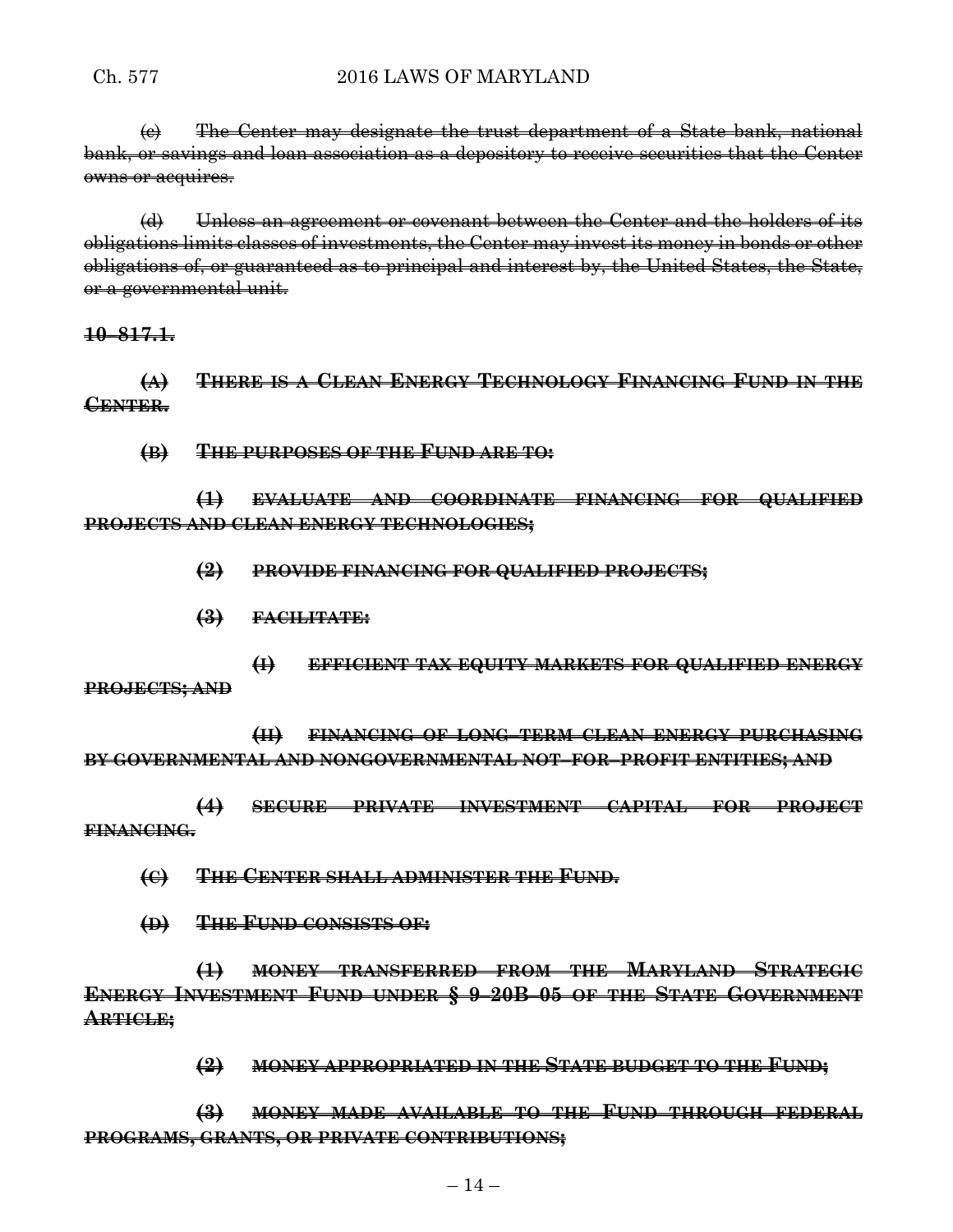**(4) PROCEEDS FROM THE SALE, DISPOSITION, LEASE, OR RENTAL OF COLLATERAL RELATED TO A FINANCING MADE FROM THE FUND;**

**(5) REPAYMENT OF FINANCING MADE FROM THE FUND;**

**(6) RETURNS FROM OR RECOVERY OF ANY FINANCING MADE FROM THE FUND;**

**(7) PROCEEDS FROM THE SALE OF ANY FINANCING MADE, OR ASSET ACQUIRED WITH PROCEEDS, FROM THE FUND;**

**(8) INTEREST EARNINGS ON MONEY IN THE FUND; AND**

**(9) ANY OTHER MONEY FROM ANY OTHER SOURCE ACCEPTED FOR THE BENEFIT OF THE FUND.**

**(E) THE FUND MAY BE USED ONLY TO:**

**(1) EVALUATE AND COORDINATE FINANCING FOR QUALIFIED PROJECTS AND CLEAN ENERGY TECHNOLOGIES;**

**(2) PROVIDE FINANCING FOR QUALIFIED PROJECTS;**

**(3) FACILITATE:**

**(I) EFFICIENT TAX EQUITY MARKETS FOR QUALIFIED ENERGY PROJECTS; AND**

**(II) FINANCING OF LONG–TERM CLEAN ENERGY PURCHASING BY GOVERNMENTAL AND NONGOVERNMENTAL NOT–FOR–PROFIT ENTITIES;**

**(4) SECURE PRIVATE INVESTMENT CAPITAL FOR PROJECT FINANCING; AND**

**(5) ADMINISTER THE FUND AND ACTIVITIES OF THE CENTER IN CARRYING OUT THIS SUBTITLE.**

**(F) EXPENDITURES FROM THE FUND MAY BE MADE ONLY WITH THE APPROVAL OF THE BOARD.**

10–820.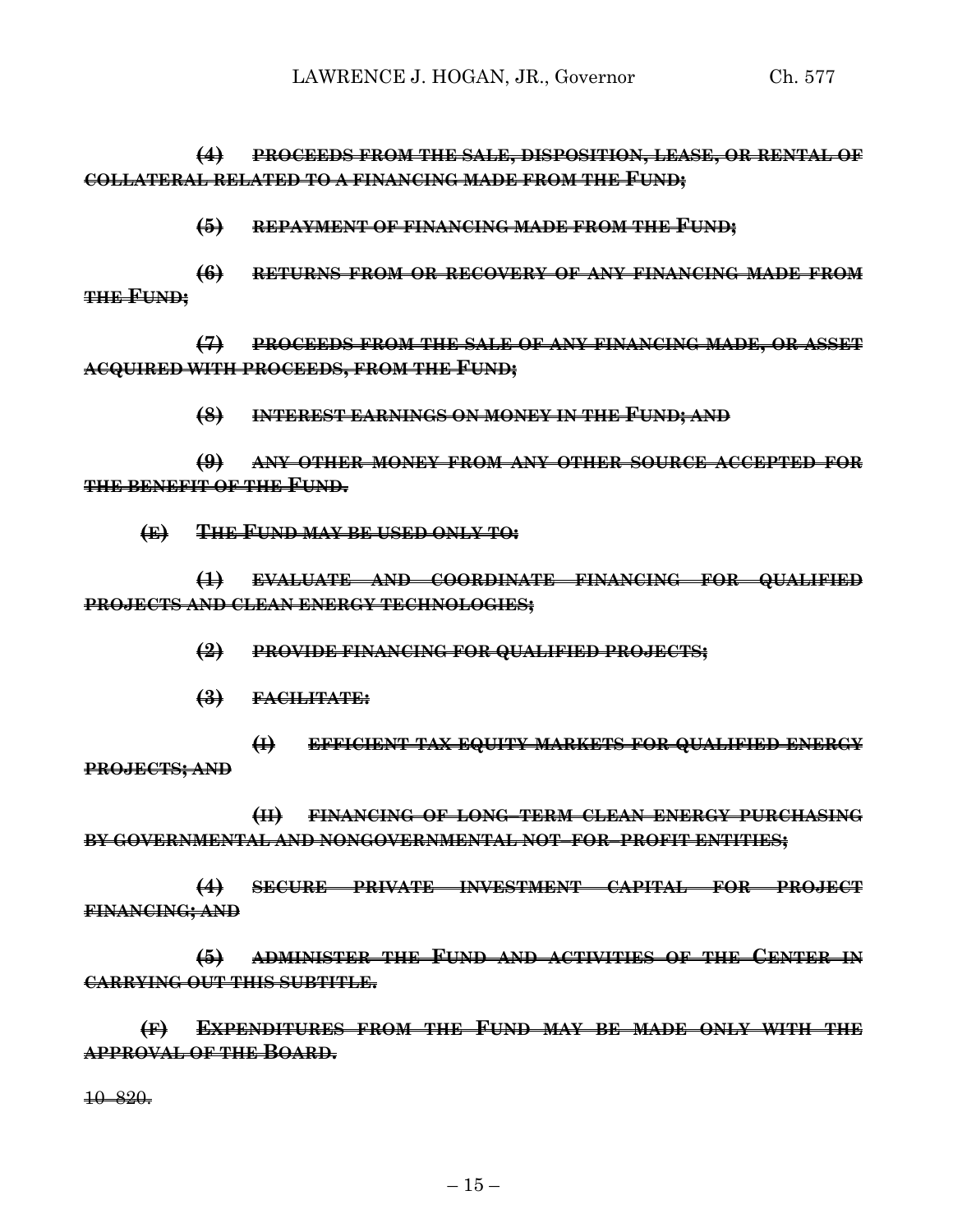The Center may **[**make grants to or provide equity investment**] PROVIDE** financing for clean energy technology–based businesses.

10–821.

The Center may:

(1) acquire, develop, improve, manage, market, license, sublicense, maintain, lease as lessor or lessee, or operate a project in the State to carry out its purposes;

 $\left(2\right)$  acquire, directly or indirectly, from a person or governmental unit, by purchase, gift, or devise any property, rights–of–way, franchises, easements, or other interests in land, including submerged land and riparian rights:

(i) as necessary or convenient to improve or operate a project to carry out its purposes; and

(ii) on the terms and at the prices that it considers reasonable; and

(3) enter into a project with a manufacturer to carry out its purposes.

10–822.

The Center may:

(1) borrow money and issue bonds to finance any part of the cost of a project or for any other corporate purpose of the Center;

 $\left(2\right)$  secure the payment of any portion of the borrowing by pledge of or mortgage or deed of trust on property or revenues of the Center;

(3) combine projects for financing, make agreements with or for the benefit of the bondholders or with others in connection with the issuance or future issuance of bonds, as the Center considers advisable; and

(4) otherwise provide for the security of bonds and the rights of bondholders.

10–825.

The books and records of the Center are subject to audit:

(1) at any time by the State; and

(2) each year by an independent auditor that the Office of Legislative Audits approves.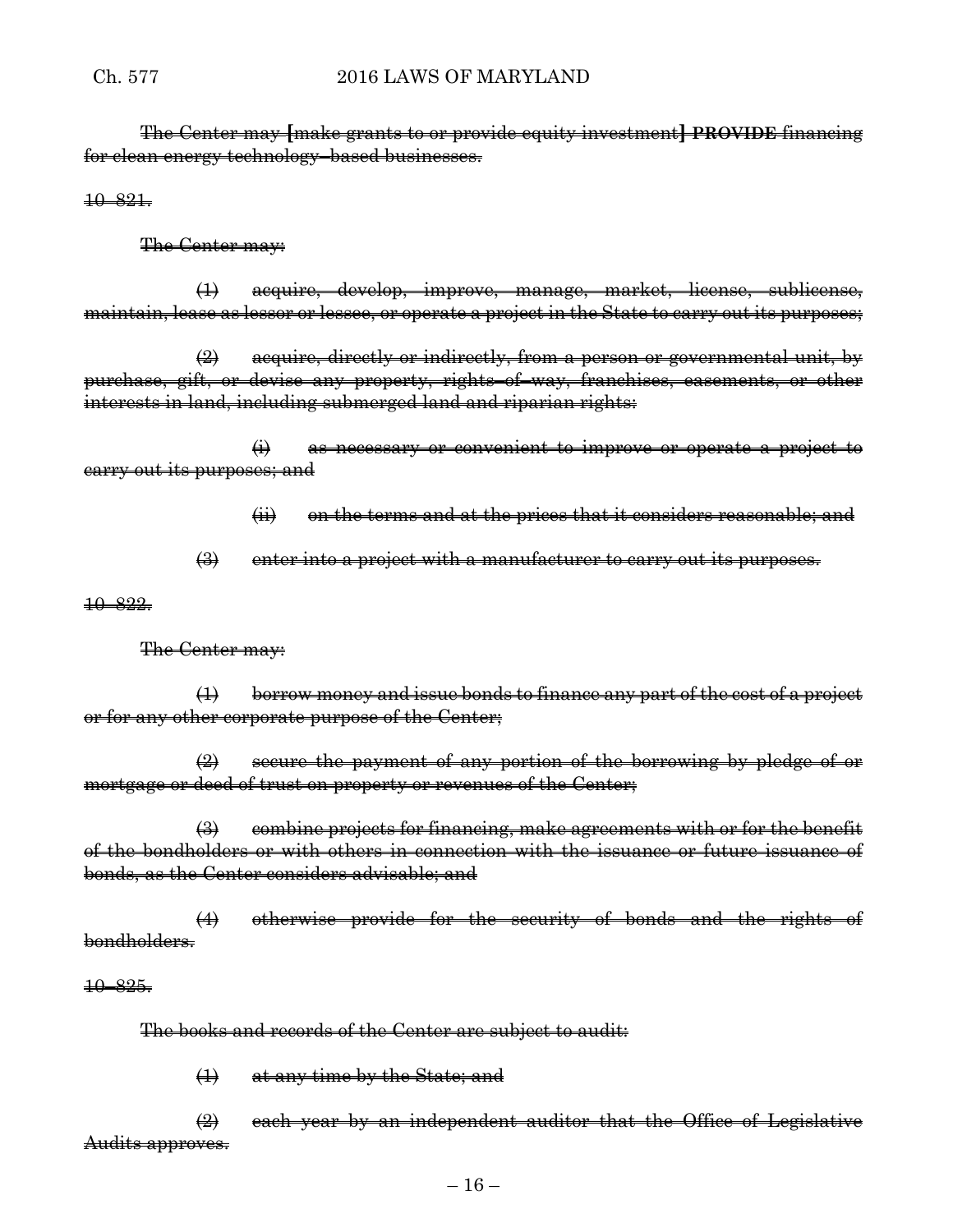#### 10–826.

 $(a)$  On or before October 1 of each year, the Center shall report to the Governor, the Administration, and, in accordance with § 2–1246 of the State Government Article, the General Assembly.

(b) The report shall include a complete operating and financial statement covering the Center's operations and a summary of the Center's activities during the preceding fiscal year.

#### 10–833.

The Center may award financial assistance **UNDER THIS PART** using money provided by the federal government, the State, a governmental unit, or any person.

#### 10–834.

 $(a)$  After consulting with the Director, the Center shall adopt standards to award financial assistance **UNDER THIS PART**.

#### 10–835.

The Center may award financial assistance **UNDER THIS PART** to:

 $\leftrightarrow$  a local government;

 $\left(2\right)$  an agency, instrumentality, or not–for–profit corporation that the local government designates;

- $\left(\frac{1}{2}\right)$  a public or private college or university;
- (4) the Maryland Economic Development Corporation; or
- (5) a not–for–profit entity operating an incubator in the State.

### 10–837.

Unless two–thirds of the membership of the Board approve, the Center may not award financial assistance **UNDER THIS PART** within a single county under § 10–834(b)(3) of this subtitle that exceeds a total of \$1,000,000 in a single fiscal year.

### **Article – State Government**

 $9-20B-05.$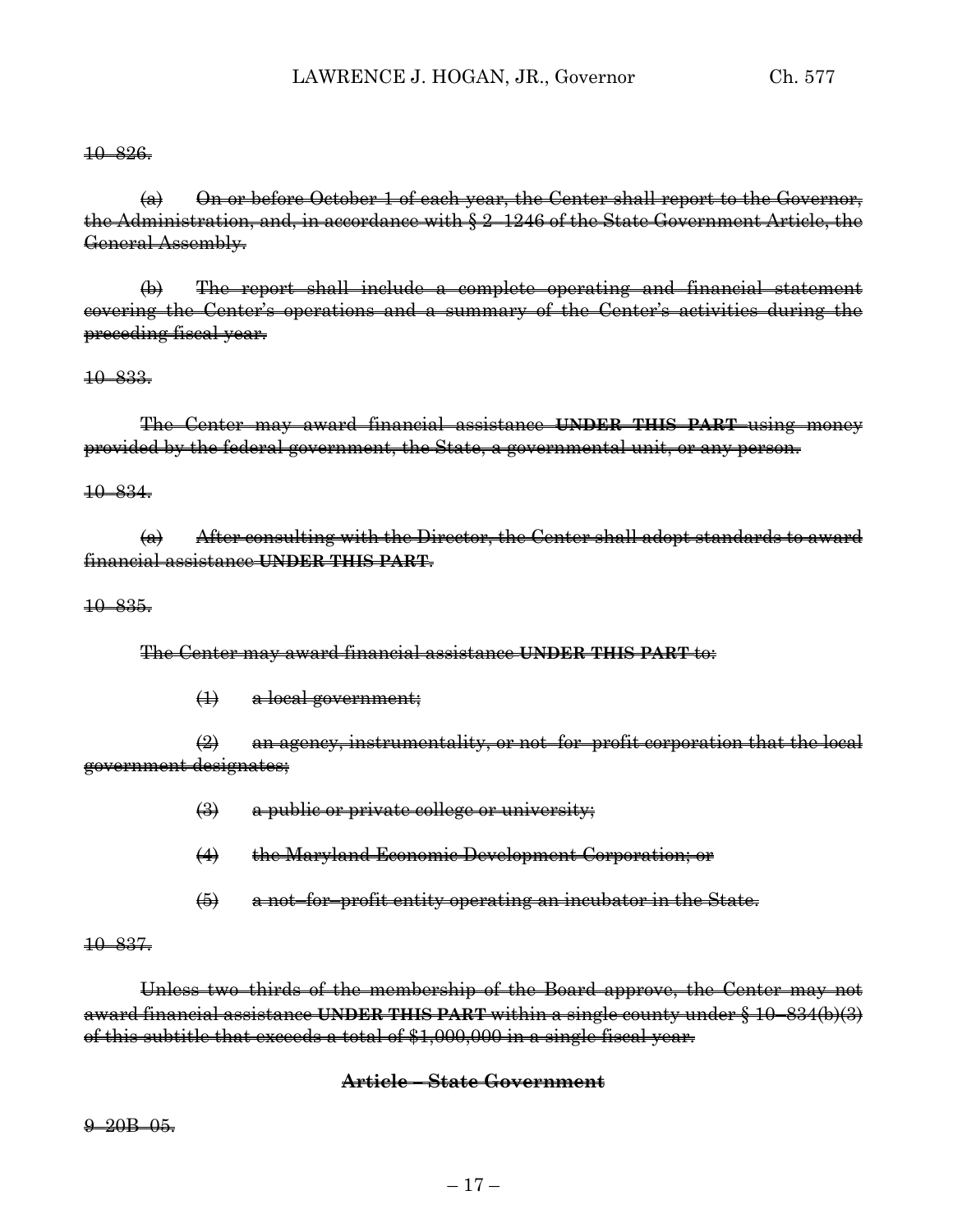(a) There is a Maryland Strategic Energy Investment Fund.

(b) The purpose of the Fund is to implement the Strategic Energy Investment Program.

(c) The Administration shall administer the Fund.

(d)  $(1)$  The Fund is a special, nonlapsing fund that is not subject to  $\S 7-302$  of the State Finance and Procurement Article.

 $\left( 2\right)$  The Treasurer shall hold the Fund separately and the Comptroller shall account for the Fund.

(e) The Fund consists of:

 $(1)$  all of the proceeds from the sale of allowances under  $\S 2-1002(g)$  of the Environment Article;

 $\left( 2 \right)$  money appropriated in the State budget to the Program;

(3) repayments and prepayments of principal and interest on loans made from the Fund:

(4) interest and investment earnings on the Fund;

 $(5)$  eompliance fees paid under  $\S$  7–705 of the Public Utilities Article;

(6) money received from any public or private source for the benefit of the Fund; and

(7) money transferred from the Public Service Commission under § 7–207.2(c)(3) of the Public Utilities Article.

(f) The Administration shall use the Fund:

 $(1)$  to invest in the promotion, development, and implementation of:

(i) cost–effective energy efficiency and conservation programs, projects, or activities, including measurement and verification of energy savings;

(ii) renewable and clean energy resources;

(iii) climate change programs directly related to reducing or mitigating the effects of climate change; and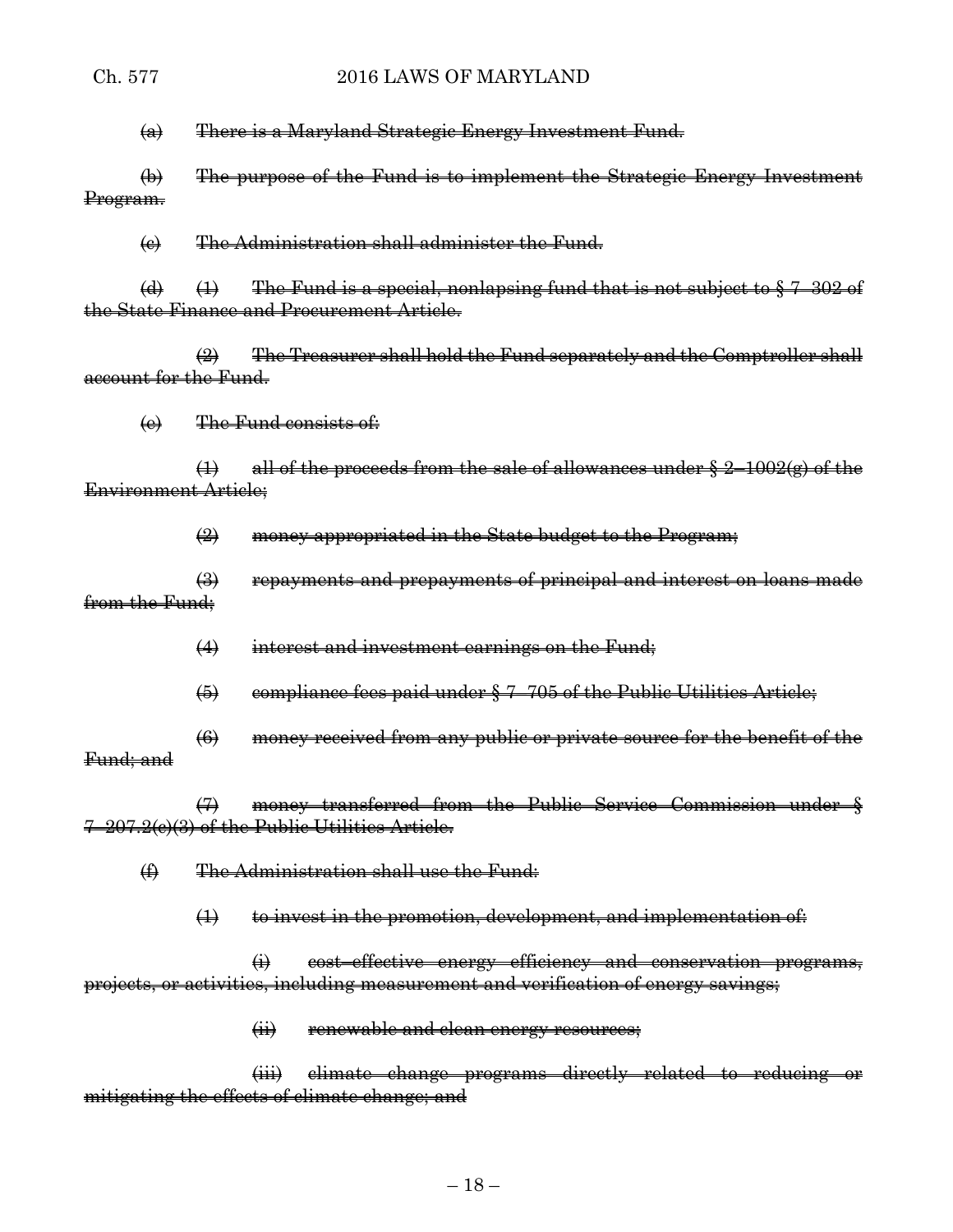(iv) demand response programs that are designed to promote changes in electric usage by customers in response to:

1. changes in the price of electricity over time; or

2. incentives designed to induce lower electricity use at times of high wholesale market prices or when system reliability is jeopardized;

(2) to provide targeted programs, projects, activities, and investments to reduce electricity consumption by customers in the low–income and moderate–income residential sectors;

(3) to provide supplemental funds for low–income energy assistance through the Electric Universal Service Program established under § 7–512.1 of the Public Utilities Article and other electric assistance programs in the Department of Human Resources:

(4) to provide rate relief by offsetting electricity rates of residential customers, including an offset of surcharges imposed on ratepayers under § 7–211 of the Public Utilities Article;

(5) to provide grants, loans, and other assistance and investment as necessary and appropriate to implement the purposes of the Program as set forth in  $\S$ 9–20B–03 of this subtitle;

**(6) TO PROVIDE GRANTS TO THE MARYLAND CLEAN ENERGY CENTER UNDER TITLE 10, SUBTITLE 8 OF THE ECONOMIC DEVELOPMENT ARTICLE, FOR THE ANNUAL OPERATING SUPPORT AND ASSISTANCE OF THE CENTER, AS FOLLOWS:**

- **(I) FOR FISCAL YEAR 2016, \$3,400,000;**
- **(II) FOR FISCAL YEAR 2017, \$2,300,000;**
- **(III) FOR FISCAL YEAR 2018, \$2,000,000;**
- **(IV) FOR FISCAL YEAR 2019, \$1,300,000; AND**
- **(V) FOR FISCAL YEAR 2020, \$1,000,000;**

**[**(6)**] (7)** to implement energy–related public education and outreach initiatives regarding reducing energy consumption and greenhouse gas emissions;

**[**(7)**] (8)** to provide rebates under the Electric Vehicle Recharging Equipment Rebate Program established under § 9–2009 of this title;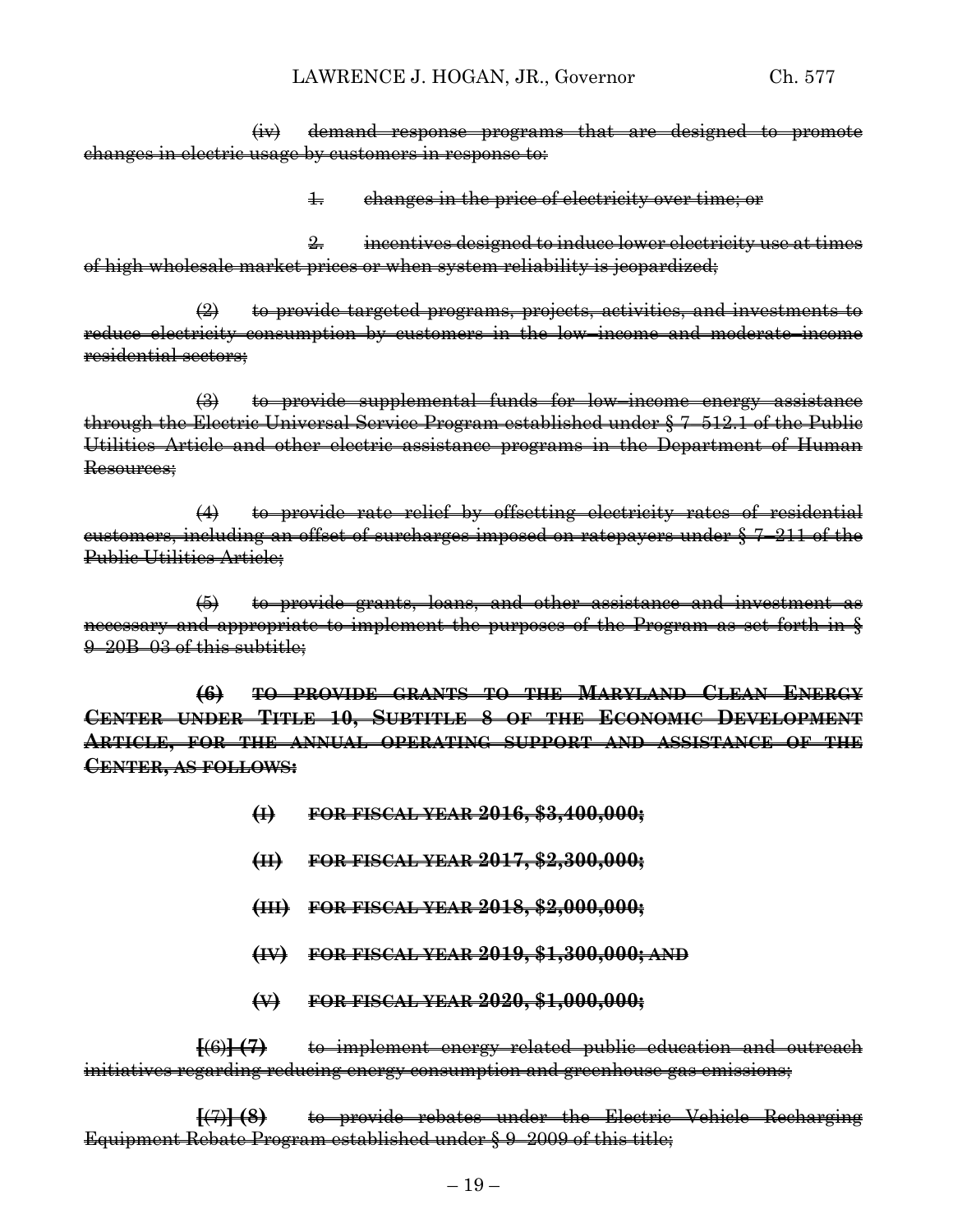**[**(8)**] (9)** to provide grants to encourage combined heat and power projects at industrial facilities; and

**[**(9)**] (10)** to pay the expenses of the Program.

(g) Proceeds received by the Fund from the sale of allowances under  $\S 2$ –1002(g) of the Environment Article shall be allocated as follows:

(1) at least 50% shall be credited to an energy assistance account to be used for the Electric Universal Service Program and other electricity assistance programs in the Department of Human Resources;

 $(2)$  at least 20% shall be credited to a low and moderate income efficiency and conservation programs account and to a general efficiency and conservation programs account for energy efficiency and conservation programs, projects, or activities and demand response programs, of which at least one–half shall be targeted to the low and moderate income efficiency and conservation programs account for:

 $\overrightarrow{H}$  the low–income residential sector at no cost to the participants of the programs, projects, or activities; and

(ii) the moderate–income residential sector;

 $(3)$  at least  $20\%$  shall be credited to a renewable and clean energy programs account for:

- (i) renewable and clean energy programs and initiatives;
- (ii) energy–related public education and outreach; and
- (iii) climate change and resiliency programs; and

 $(4)$  up to 10%, but not more than  $$5,000,000,$  shall be credited to administrative expense account for costs related to the administration of the Fund, including the review of electric company plans for achieving electricity savings and demand reductions that the electric companies are required under law to submit to the Administration.

(h) (1) Energy efficiency and conservation programs under subsection  $\left(\frac{\rho}{2}\right)$  of this section include:

- (i) low–income energy efficiency programs;
- (ii) residential and small business energy efficiency programs;
- (iii) commercial and industrial energy efficiency programs;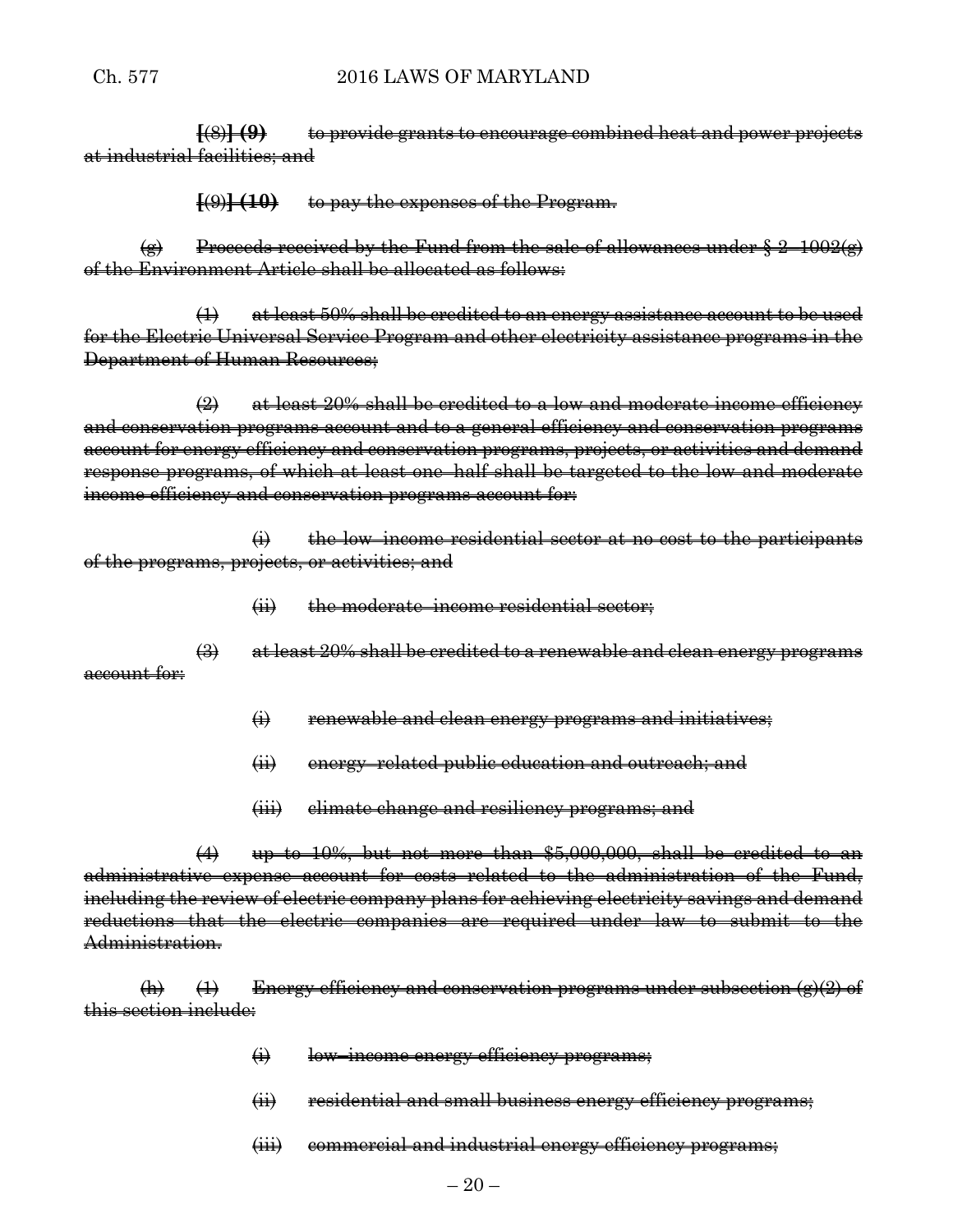- (iv) State and local energy efficiency programs;
- (v) demand response programs;

wind programs;

(vi) loan programs and alternative financing mechanisms; and

(vii) grants to training funds and other organizations supporting job training for deployment of energy efficiency and energy conservation technology and equipment.

 $\left( 2\right)$  Energy–related public education and outreach and renewable and clean energy programs and initiatives under subsection  $(g)(3)(i)$  and  $(ii)$  of this section include:

- (i) production incentives for specified renewable energy sources;
- (ii) expansion of existing grant programs for solar, geothermal, and
- (iii) loan programs and alternative financing mechanisms; and

(iv) consumer education and outreach programs that are designed to reach low–income communities.

 $\overline{(+)}$   $\overline{(-)}$  Except as provided in paragraph  $(2)$  of this subsection, compliance fees paid under § 7–705(b) of the Public Utilities Article may be used only to make loans and grants to support the creation of new Tier 1 renewable energy sources in the State.

 $\left(2\right)$  Compliance fees paid under  $\frac{1}{2}$  7–705(b)(2)(i)2 of the Public Utilities Article shall be accounted for separately within the Fund and may be used only to make loans and grants to support the creation of new solar energy sources in the State.

 $\leftrightarrow$   $\leftrightarrow$  The Treasurer shall invest the money of the Fund in the same manner as other State money may be invested.

(2) Any investment earnings of the Fund shall be paid into an administrative expense account within the Fund.

(3) Any repayment of principal and interest on loans made from the Fund shall be paid into the Fund.

(4) Balances in the Fund shall be held for the benefit of the Program, shall be expended solely for the purposes of the Program, and may not be used for the general obligations of government.

(k) Expenditures from the Fund shall be made by: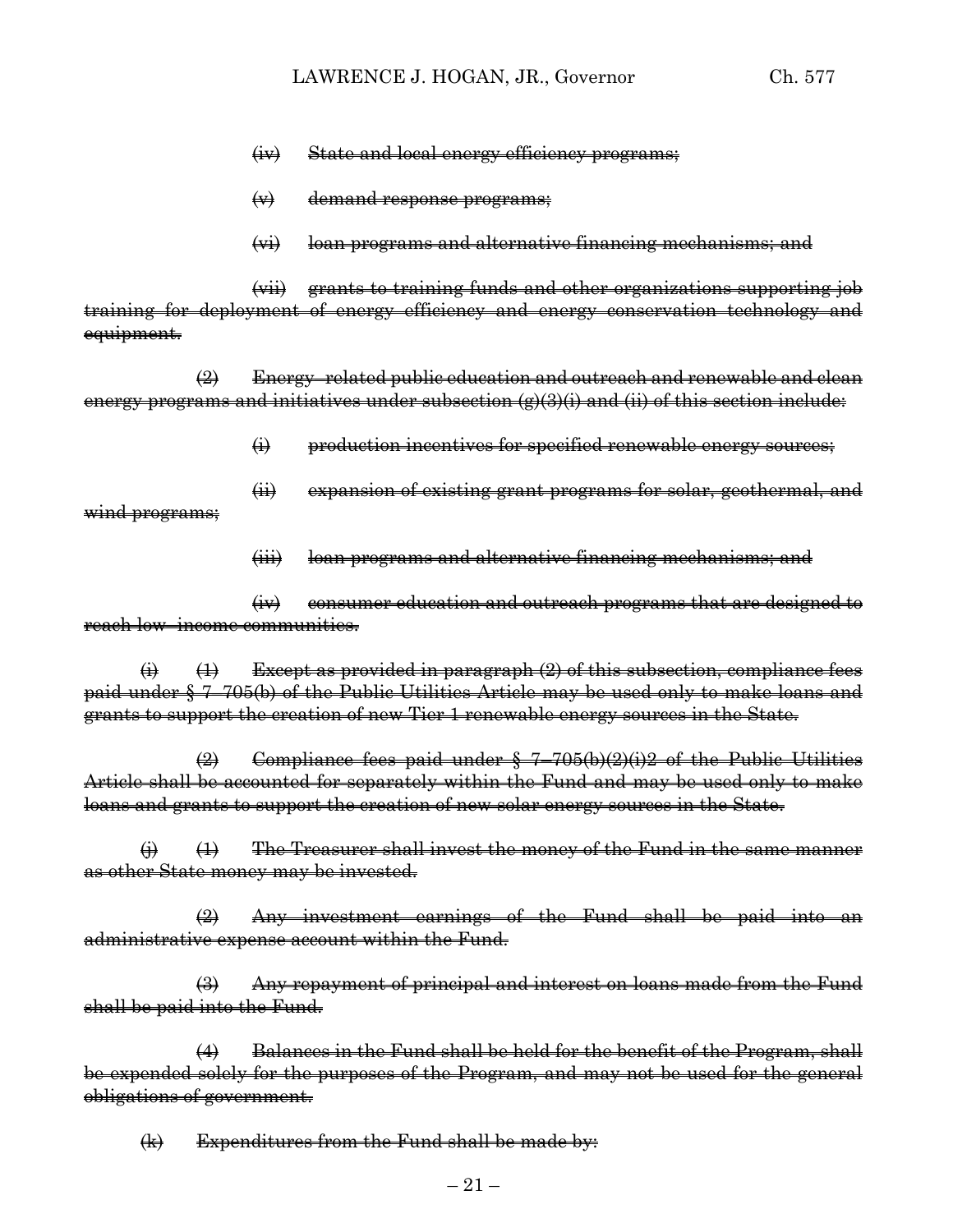(1) an appropriation in the annual State budget; or

 $\left(2\right)$  a budget amendment in accordance with  $\S$  7–209 of the State Finance and Procurement Article.

(l) An expenditure by budget amendment may be made under subsection (k) of this section only after:

 $(1)$  the Administration has submitted the proposed budget amendment and supporting documentation to the Senate Budget and Taxation Committee, Senate Finance Committee, House Appropriations Committee, and House Economic Matters Committee; and

 $\left( 2\right)$  the committees have had 45 days for review and comment.

SECTION 2. AND BE IT FURTHER ENACTED, That, notwithstanding any other provision of law, on or before July 1, 2016, the State Treasurer shall transfer \$30,000,000 from the unappropriated fund balance within the Maryland Strategic Energy Investment Fund under § 9–20B–05 of the State Government Article, as enacted by Section 1 of this Act, to the Maryland Clean Energy Center for deposit in and credit to the Clean Energy Technology Financing Fund established under § 10–817.1 of the Economic Development Article, as enacted by Section 1 of this Act.

SECTION 3. AND BE IT FURTHER ENACTED, That it is the intent of the General Assembly that:

(1) State annual grant funding for operating assistance for the Maryland Clean Energy Center, in accordance with § 9–20B–05(f)(6) of the State Government Article, as enacted by Section 1 of this Act, should be provided from the unappropriated balance of the Maryland Strategic Energy Investment Fund; and

(2) the Maryland Clean Energy Center shall conduct its financial affairs so that, by fiscal year 2020, it is self-sufficient and in no further need of operating support from the Maryland Strategic Energy Investment Fund or any other State money.

SECTION 4. AND BE IT FURTHER ENACTED, That this Act is an emergency measure, is necessary for the immediate preservation of the public health or safety, has been passed by a yea and nay vote supported by three–fifths of all the members elected to each of the two Houses of the General Assembly, and shall take effect from the date it is enacted.

SECTION 2. AND BE IT FURTHER ENACTED, That the Office of Legislative Audits shall conduct a performance audit of the Maryland Clean Energy Center.